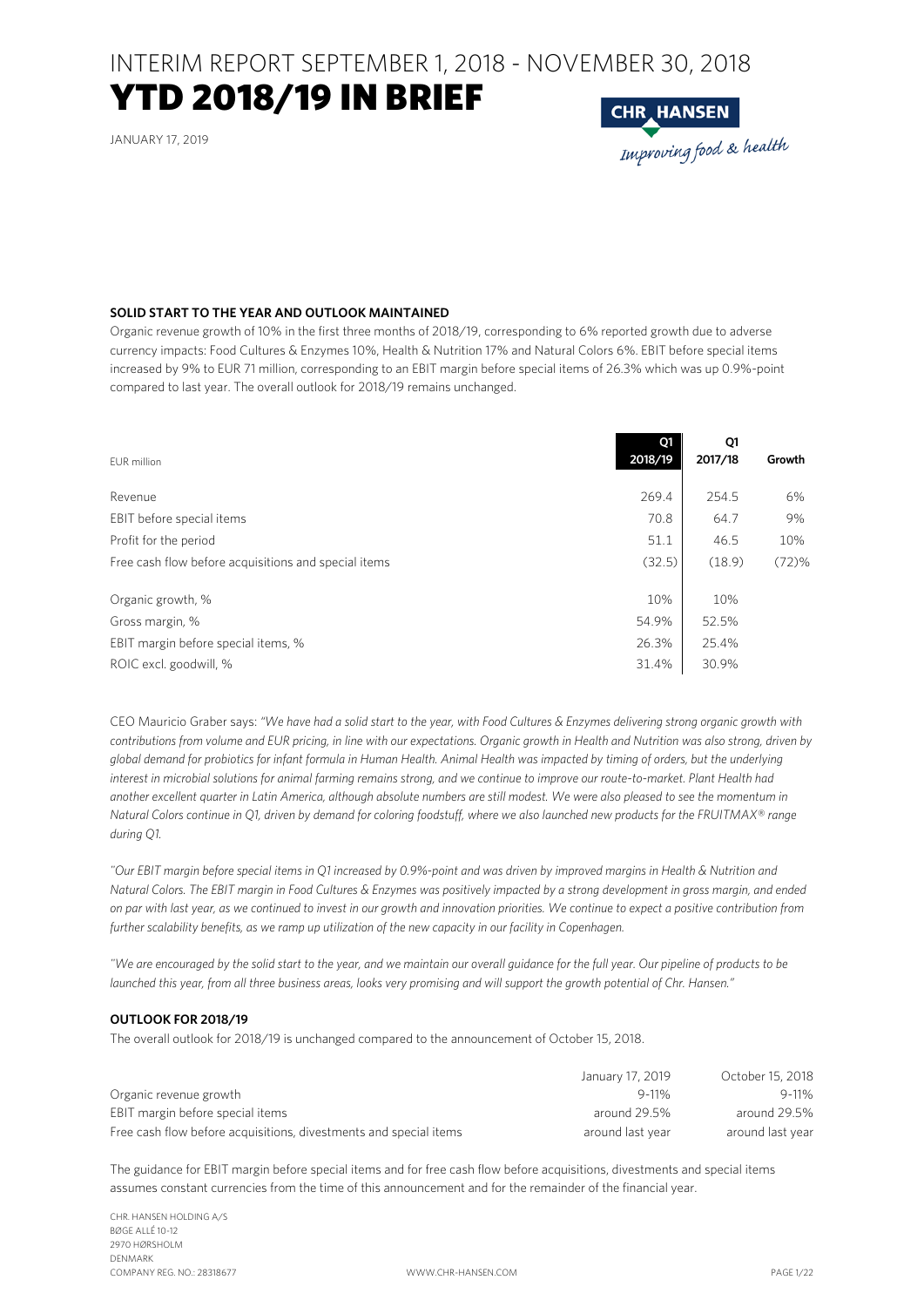## FINANCIAL HIGHLIGHTS AND KEY FIGURES

|                                                      | Q1<br>2018/19 | Q1<br>2017/18 | Growth |
|------------------------------------------------------|---------------|---------------|--------|
| Income statement, EUR million                        |               |               |        |
| Revenue                                              | 269.4         | 254.5         | 6%     |
| Gross profit                                         | 147.9         | 133.7         | 11%    |
| EBITDA before special items                          | 86.4          | 80.0          | 8%     |
| EBIT before special items                            | 70.8          | 64.7          | 9%     |
| Special items                                        | (0.5)         |               | 0%     |
| EBIT                                                 | 70.3          | 64.7          | 9%     |
| Profit for the period                                | 51.1          | 46.5          | 10%    |
| <b>Financial position, EUR million</b>               |               |               |        |
| Total assets                                         | 1,877.7       | 1,796.7       |        |
| Invested capital                                     | 1,706.3       | 1,623.9       |        |
| Net working capital                                  | 231.1         | 211.6         |        |
| Equity                                               | 713.1         | 702.9         |        |
| Net interest-bearing debt                            | 714.1         | 646.5         |        |
| Cash flow and investments, EUR million               |               |               |        |
| Cash flow from operating activities                  | (3.1)         | 4.2           | n.a.   |
| Cash flow used for investing activities              | (39.2)        | (23.2)        | (69)%  |
| Free cash flow                                       | (42.3)        | (19.0)        | (123)% |
| Free cash flow before acquisitions and special items | (32.5)        | (18.9)        | (72)%  |
| Earnings per share, EUR                              |               |               |        |
| EPS, diluted                                         | 0.39          | 0.35          | 11%    |
| <b>Key ratios</b>                                    |               |               |        |
| Organic growth, % *                                  | 10            | 10            |        |
| Gross margin, %                                      | 54.9          | 52.5          |        |
| Operating expenses, %                                | 28.6          | 27.1          |        |
| EBITDA margin before special items, %                | 32.1          | 31.4          |        |
| EBIT margin before special items, %                  | 26.3          | 25.4          |        |
| EBIT margin, %                                       | 26.1          | 25.4          |        |
| ROIC excl. goodwill, %                               | 31.4          | 30.9          |        |
| ROIC, %                                              | 17.0          | 16.1          |        |
| NWC, %                                               | 20.8          | 19.7          |        |
| R&D, %                                               | 7.8           | 7.8           |        |
| Capital expenditures, %                              | 11.1          | 9.1           |        |
| Net debt to EBITDA before special items              | 1.8x          | 1.8x          |        |

\*Organic growth: Increase in revenue adjusted for sales reduction, acquisitions and divestments, and measured in local currency.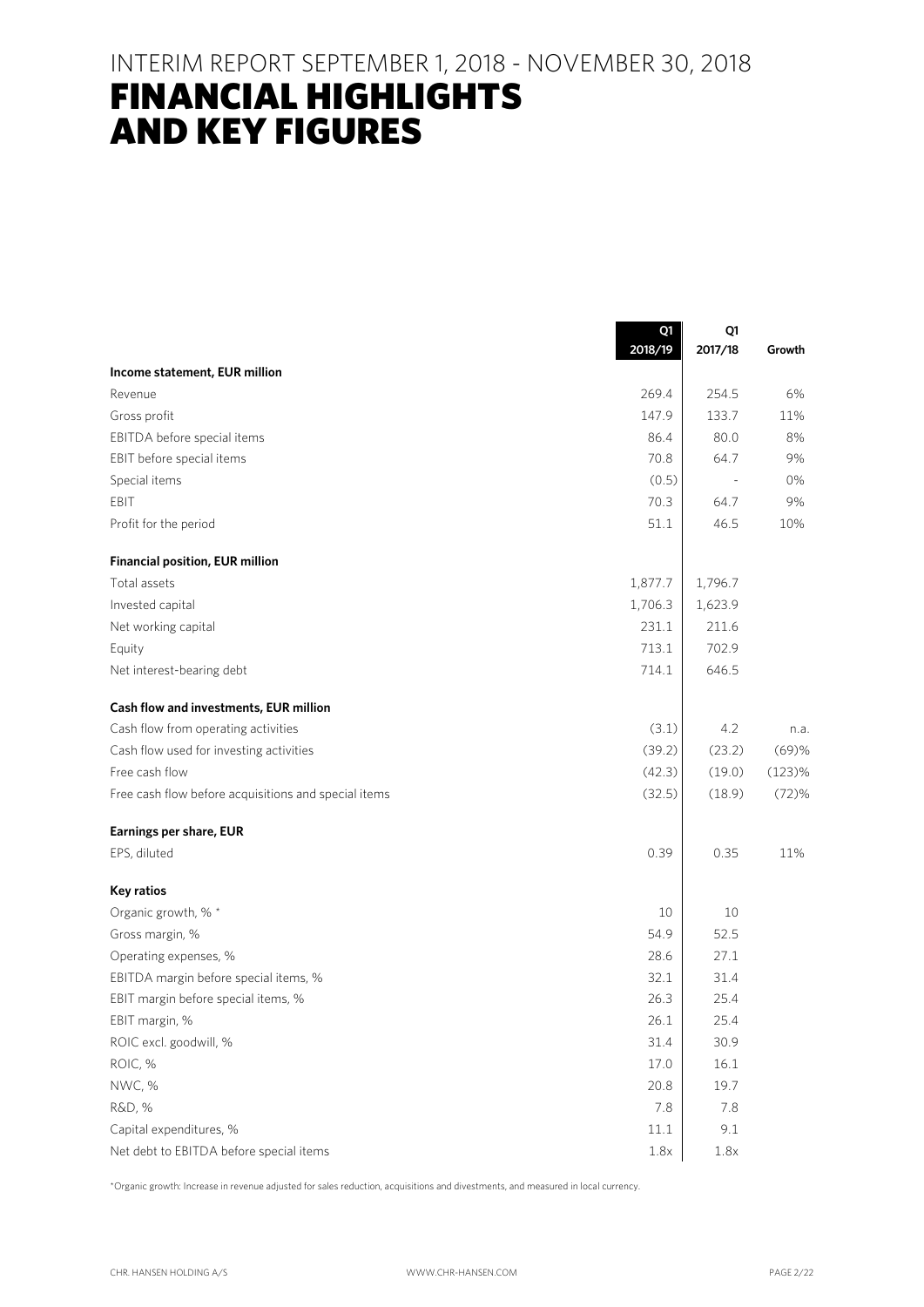## YTD 2018/19 RESULTS





#### **MARKET DEVELOPMENT**

During the first three months of 2018/19, the end markets for fermented milk grew by 2-3%, driven by Asia-Pacific, the Middle East and Africa, while the EU was flat, and the US declined slightly.

The global production of cheese grew by around 2%, primarily driven by North America. Globally, pricing structures still favor cheese production over available alternatives.

The market for probiotics for human health continues to grow, especially within infant formula applications, driven by increased consumer awareness leading to higher penetration in all regions, with Asia-Pacific seeing the highest growth.

The market for microbial-based solutions for animal health developed favorably, supported by an increased focus on reducing the use of antibiotics in livestock production. The dairy cattle market in North America continues to be under some pressure but is expected to improve in 2019.

Conversion to natural colors continued across most segments, particularly driven by coloring foodstuffs. Raw material prices for key pigments declined in Q1.

### **REVENUE**

Organic growth was 10% and adjusted for a negative currency impact of 4% corresponded to a revenue increase of 6% to EUR 269 million. The organic growth was primarily driven by volume/mix effects, with around 3% coming from price increases in local currencies. The impact from acquisitions was immaterial.

The price increases were mainly achieved by using EUR-based pricing in certain countries to protect EBIT from depreciating currencies.

| <b>REVENUE</b>           | O1<br>2018/19 |
|--------------------------|---------------|
|                          |               |
| Organic growth (vol/mix) | 7%            |
| Organic growth (price)   | 3%            |
| Acquisition              | 0%            |
| Organic growth           | 10%           |
| Currencies               | $-4%$         |
| <b>EUR</b> growth        | 6%            |

### **REVENUE BY REGION**

### **EMEA (Europe, Middle East and Africa)**

Organic growth was 8% and adjusted for a negative currency impact of 3% corresponded to a revenue increase of 5%. Organic growth was driven by strong growth in Human Health and Animal Health, and solid growth in Food Cultures & Enzymes and Natural Colors.

#### **North America**

Organic growth was 4% and adjusted for a positive currency impact of 2% corresponded to a revenue increase of 6%. Organic growth was driven by strong growth in Food Cultures & Enzymes and Natural Colors, while Human Health was flat, and Animal Health declined. Animal Health declined, primarily due to timing of orders in silage, and secondarily due to poor dairy farmer economics.

#### **APAC (Asia-Pacific)**

Organic growth was 9% and adjusted for a negative currency impact of 1% corresponded to a revenue increase of 8%. Organic growth was driven by strong growth in Human Health, solid growth in Natural Colors, while Food Cultures & Enzymes grew slightly, impacted by timing of orders and a lower market growth rate compared to last year.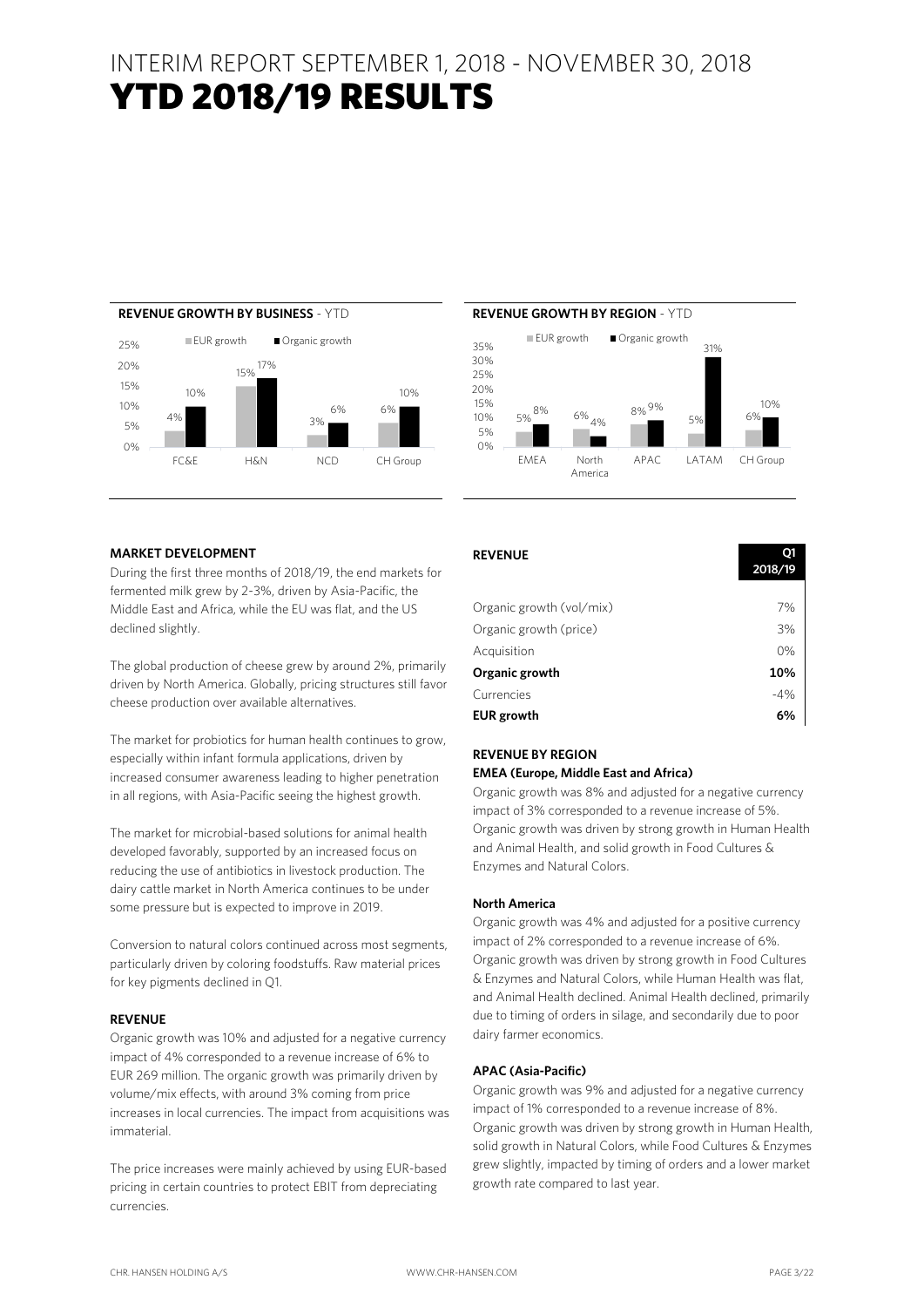### INTERIM REPORT SEPTEMBER 1, 2018 - NOVEMBER 30, 2018 YTD 2018/19 RESULTS

### **LATAM (Latin America)**

Organic growth was 31% and adjusted for a negative currency impact of 26% corresponded to a revenue increase of 5%. The EUR-based pricing model contributed almost half of the organic growth. Organic growth was driven by strong growth in Food Cultures & Enzymes and Health & Nutrition, while Natural Colors declined due to declining raw material prices and a challenging economic climate impacting demand for natural colors.

### **GROSS PROFIT**

Gross profit was EUR 148 million and increased 11% compared to EUR 134 million in the first three months of 2017/18. The gross margin increased by 2.4%-points to 54.9%, driven by all business areas. Acquisitions had no material impact on the gross margin.

### **OPERATING EXPENSES (% OF REVENUE)**

Operating expenses totaled EUR 77 million (28.6% of revenue), compared to EUR 69 million (27.1%) in the first three months of 2017/18.

Research & development (R&D) expenses including amortization and depreciation amounted to EUR 19 million (7.2%), compared to EUR 19 million (7.5%) in the first three months of 2017/18.

Total R&D expenditures incurred amounted to EUR 21 million (7.8%), compared to EUR 20 million (7.8%) in the first three months of 2017/18. The increase of EUR 1 million was driven by strategic initiatives related to Nature's no. 1.

| EUR million                          | 01<br>2018/19 | O1<br>2017/18 |
|--------------------------------------|---------------|---------------|
| R&D expenses (P&L)                   | 19.3          | 19.0          |
| - Amortization                       | 1.8           | 1.8           |
| + Capitalization                     | 3.4           | 25            |
| <b>R&amp;D expenditures incurred</b> | 20.9          | 19.7          |

Sales & marketing expenses amounted to EUR 39 million (14.4%), compared to EUR 32 million (12.7%) in the first three months of 2017/18. The increase was driven by initiatives to support the Nature's no. 1 strategy, and an increase in sales and application support resources in Food Cultures & Enzymes.

Administrative expenses amounted to EUR 19 million (7.2%), compared to EUR 18 million (7.1%) in the first three months of 2017/18.

Net other operating income was EUR 1 million, compared to nil in the first three months of 2017/18.

### **OPERATING PROFIT (EBIT) BEFORE SPECIAL ITEMS**

EBIT before special items amounted to EUR 71 million, compared to EUR 65 million in the first three months of 2017/18, an increase of 9%. All business areas contributed to the increasing EBIT. Acquisitions had no material impact on EBIT.

The EBIT margin before special items was 26.3%, up 0.9%-point from 25.4% in the first three months of 2017/18. EBIT margins in Health & Nutrition and Natural Colors increased, and the margin in Food Cultures & Enzymes was on par with last year. Currencies had a negligible impact.

### **SPECIAL ITEMS**

Special items were EUR 1 million, compared to nil in the first three months of 2017/18, which concerned costs related to the acquisition and integration of Hundsbichler GmbH.

### **OPERATING PROFIT (EBIT)**

EBIT amounted to EUR 70 million, compared to EUR 65 million, and the EBIT margin was 26.1%, compared to 25.4% in the first three months of 2017/18.

### **NET FINANCIALS AND TAX**

Net financial expenses amounted to EUR 4 million, unchanged from the first three months of 2017/18. The net interest expenses were EUR 3 million, unchanged from last year.

The net impact from exchange rate adjustments was a negative EUR 1 million, mainly caused by unrealized losses from the DKK depreciating against the EUR.

Income taxes were EUR 15 million, equivalent to an effective tax rate of 23%, unchanged compared to the first three months of 2017/18.

### **PROFIT FOR THE PERIOD**

Profit for the period was EUR 51 million, compared to EUR 47 million in the first three months of 2017/18.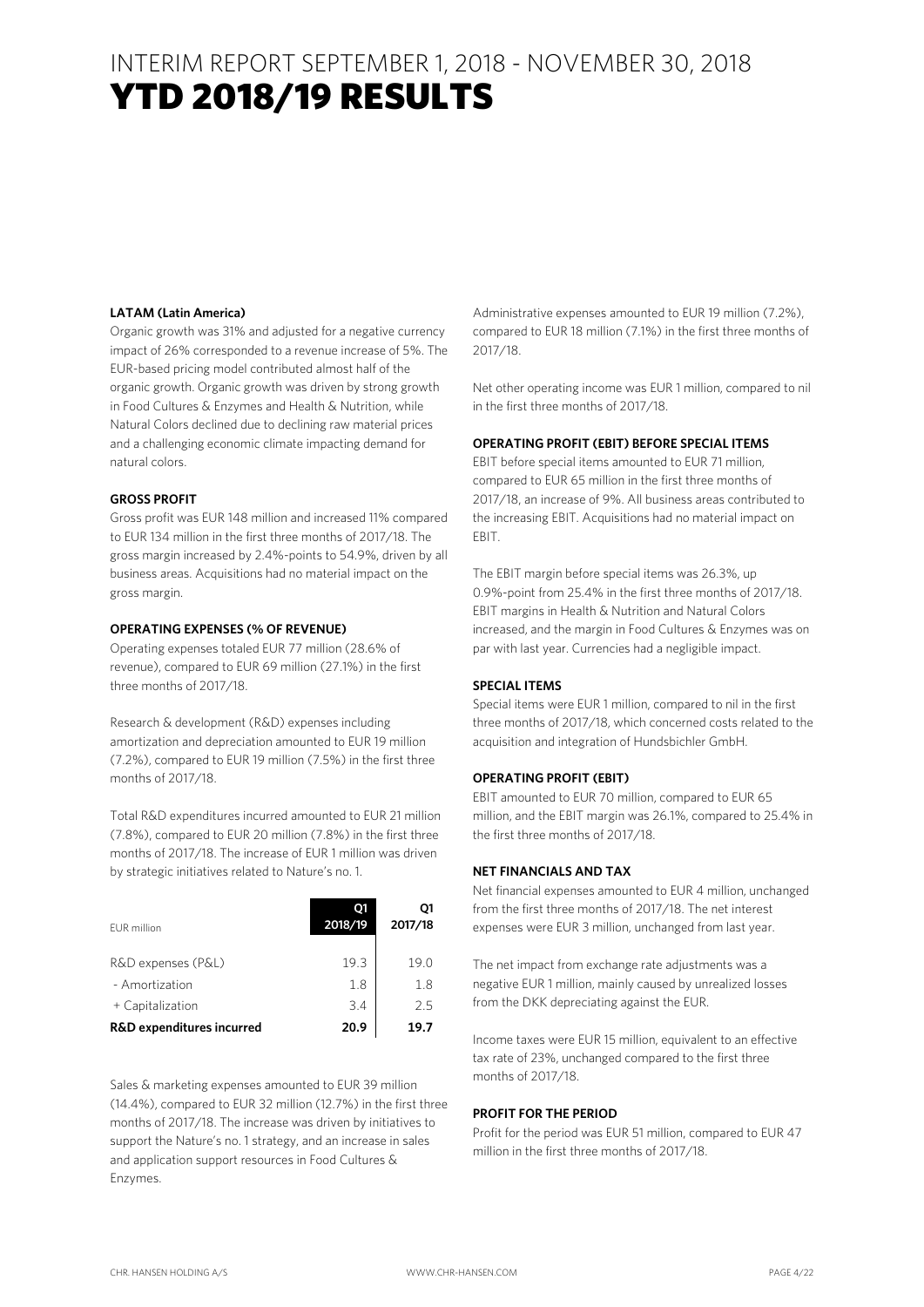### INTERIM REPORT SEPTEMBER 1, 2018 - NOVEMBER 30, 2018 YTD 2018/19 RESULTS





### **ASSETS**

At November 30, 2018, total assets amounted to EUR 1,878 million, compared to EUR 1,797 million the year before. The increase was mainly due to investments in the microbial production platform.

Total non-current assets amounted to EUR 1,482 million, compared to EUR 1,420 million at November 30, 2017. Intangible assets increased by EUR 6 million, while property, plant and equipment increased by EUR 57 million.

Total current assets amounted to EUR 395 million, compared to EUR 376 million at November 30, 2017. Inventories increased by EUR 12 million, or 8%, and receivables were up by EUR 11 million, or 6%. Cash decreased by EUR 4 million to EUR 49 million.

### **NET WORKING CAPITAL**

Net working capital was EUR 231 million, or 20.8% of revenue, compared to EUR 212 million, or 19.7%, in the first three months of 2017/18. The increase in percentage of revenue was due to higher inventories and stable trade payables.

### **EQUITY**

Total equity amounted to EUR 713 million at November 30, 2018, compared to EUR 703 million a year earlier.

An ordinary dividend for the financial year 2017/18 totaling EUR 114 million was paid out on December 4, 2018.

### **NET DEBT**

Net interest-bearing debt amounted to EUR 714 million, or 1.8x EBITDA, compared to EUR 647 million, or 1.8x EBITDA, at November 30, 2017.

### **RETURN ON INVESTED CAPITAL (ROIC) EXCLUDING GOODWILL**

The return on invested capital excluding goodwill was 31.4%, compared to 30.9% in the first three months of 2017/18. Invested capital excluding goodwill increased to EUR 936 million, compared to EUR 858 million at November 30, 2017, mainly due to investments in the microbial production platform.

### **CASH FLOW**

Cash flow from operating activities was an outflow of EUR 3 million, compared to an inflow of EUR 4 million in the first three months of 2017/18. The decrease was driven by higher taxes paid, partly offset by the increase in operating profit. The increase in taxes paid was due to the absence of acquisition related tax benefits that were realized in 2017/18.

Cash flow used for operational investing activities was EUR 30 million, or 11.1% of revenue, compared to EUR 23 million, or 9.1% of revenue, in the first three months of 2017/18.

Development expenditures of EUR 3 million, or 1% of revenue, were capitalized, compared to EUR 3 million, or 1%, in the first three months of 2017/18.

Free cash flow before acquisitions and special items was an outflow of EUR 33 million, compared to an outflow of EUR 19 million from the first three months of 2017/18. The decrease was driven by the negative cash flow from operating activities, and the increase in investing activities.

Cash flow used for acquisitions was EUR 9 million and related to the acquisition of Hundsbichler GmbH in October 2018.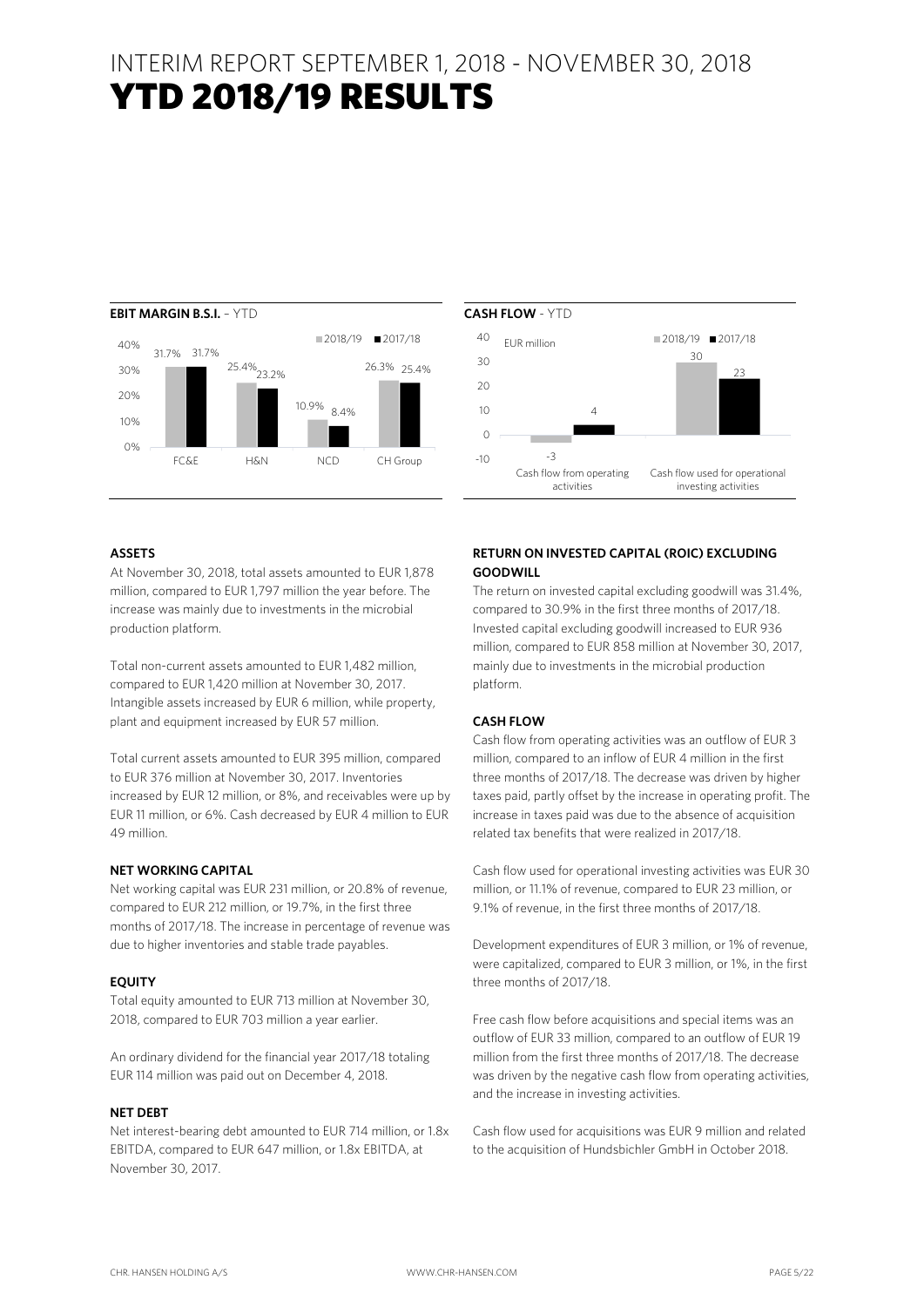### INTERIM REPORT SEPTEMBER 1, 2018 - NOVEMBER 30, 2018 SEGMENT INFORMATION

### FOOD CULTURES & ENZYMES

### **60% OF REVENUE**

| EUR million             | Q1<br>2018/19 | Q1<br>2017/18 |
|-------------------------|---------------|---------------|
| Revenue                 | 161.0         | 155.1         |
| Organic growth          | 10%           | 12%           |
| <b>EBITDA</b>           | 60.3          | 58.4          |
| EBITDA margin           | 37.5%         | 37.7%         |
| EBIT                    | 50.9          | 49.2          |
| EBIT margin             | 31.7%         | 31.7%         |
| ROIC excluding goodwill | 39.0%         | 40.8%         |



### **REVENUE**

Organic growth for the first three months of 2018/19 was 10% and adjusted for a negative currency impact of 6% corresponded to a revenue increase of 4%. The impact from acquisitions was immaterial. Organic growth comprised 5% from volume/mix and 5% from price increases in local currencies. The price increases were mainly achieved by using EUR-based pricing in certain countries to protect EBIT from depreciating currencies.

The organic growth was primarily driven by strong growth in cheese and meat cultures. Enzymes and fermented milk delivered solid growth, while probiotics were flat. North America and LATAM grew strongly, while EMEA showed solid growth, and APAC grew slightly, impacted by timing of orders and a lower market growth rate compared to last year.

Bioprotective cultures delivered organic growth of approximately 15%, on a very demanding comparable. Growth was driven by the existing segments within fermented milk, cheese and meat, with EMEA being the strongest growing region. There was also strong growth in LATAM and APAC, albeit from a low base. The penetration of the recently launched second generation bioprotective cultures continued to increase and was the most important contributor to growth.

#### **EBIT**

EBIT amounted to EUR 51 million, compared to EUR 49 million in the first three months of 2017/18. The EBIT margin was unchanged at 31.7% compared to last year. The realized scalability benefits (in excess of 1%-point) most notably from increased capacity at Avedøre in Q1 were offset by initiatives in strategic priorities supporting the long-term growth, such as digitalization, bioprotection, and an increase in sales and application support resources.

#### **ROIC EXCLUDING GOODWILL**

The return on invested capital excluding goodwill was 39.0%, compared to 40.8% in 2017/18. Invested capital excluding goodwill increased by EUR 49 million, or 10%, to EUR 542 million. The increase was mainly due to investments in production capacity.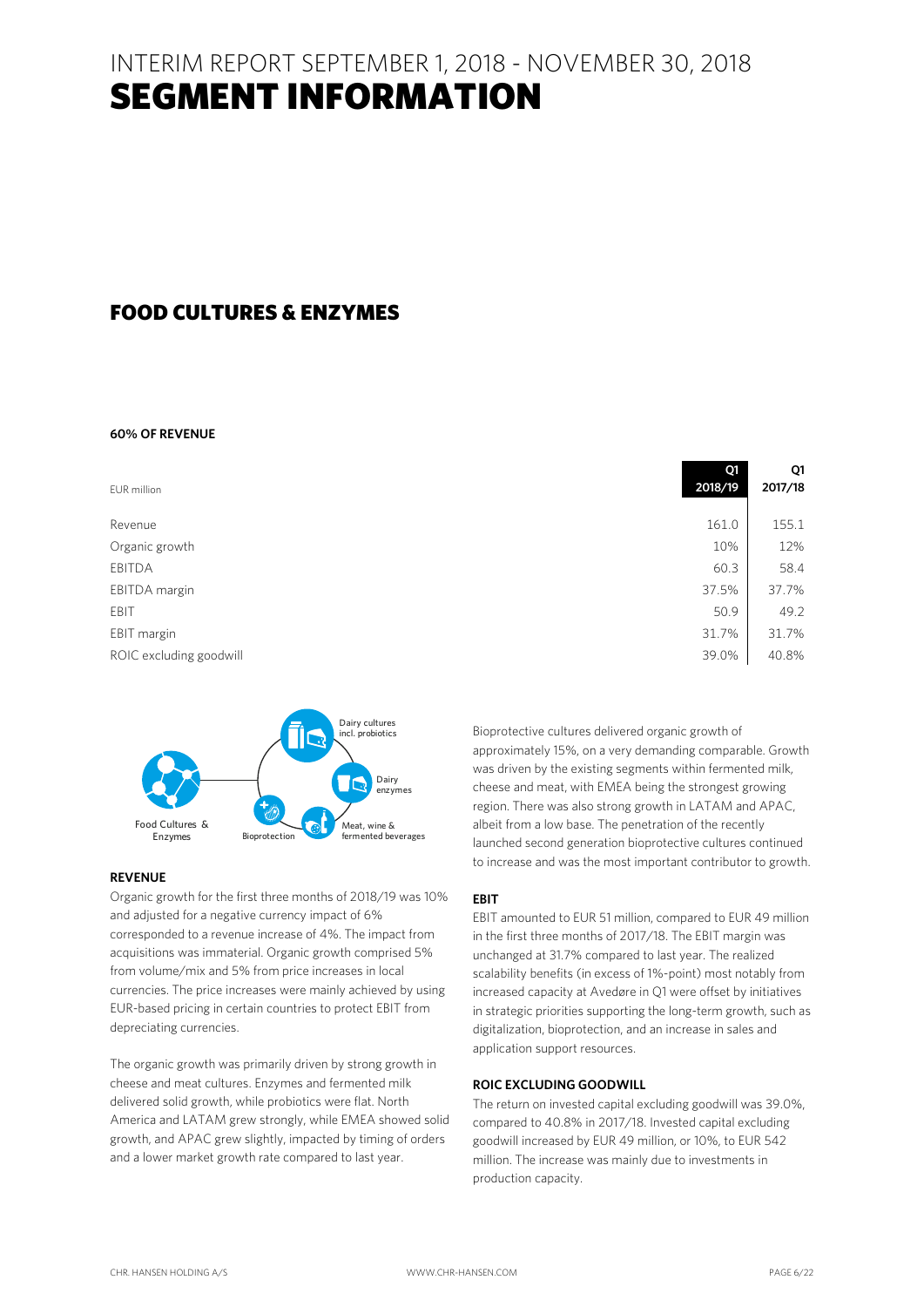INTERIM REPORT SEPTEMBER 1, 2018 - NOVEMBER 30, 2018 SEGMENT INFORMATION

### HEALTH & NUTRITION

### **21% OF REVENUE**

| EUR million             | Q1<br>2018/19 | Q1<br>2017/18 |
|-------------------------|---------------|---------------|
| Revenue                 | 55.6          | 48.3          |
| Organic growth          | 17%           | 10%           |
| EBITDA                  | 18.7          | 15.6          |
| EBITDA margin           | 33.6%         | 32.3%         |
| EBIT                    | 14.2          | 11.2          |
| EBIT margin             | 25.4%         | 23.2%         |
| ROIC excluding goodwill | 21.7%         | 18.7%         |



### **REVENUE**

Organic growth for the first three months of 2018/19 was 17% and adjusted for a negative currency impact of 2% corresponded to a revenue increase of 15%, almost all from volume/mix. Human Health delivered strong growth, while Animal Health declined slightly. Plant Health delivered very strong growth, albeit from a low base.

Organic growth in Human Health was driven by strong growth in infant formula in all regions, and strong growth in dietary supplements in APAC. In the remaining regions, revenue from dietary supplements were on par with last year.

Animal Health was positively impacted by strong growth in swine, while beef, dairy cattle and silage declined. Dairy farmer economics, particularly in North America, negatively impacted the demand for probiotics. The negative developments in silage was driven by timing of orders. Organic growth in Animal Health is expected to improve during the year.

| Plant Health continued to benefit from the launch in 2018 of                |
|-----------------------------------------------------------------------------|
| $QuartzoTM$ and Presence <sup>TM</sup> , in Brazil. Growth was very strong, |
| albeit from a modest base.                                                  |

### **EBIT**

EBIT amounted to EUR 14 million, compared to EUR 11 million in Q1 2017/18. The EBIT margin was 25.4%, up 2.2%-points compared to last year. The increase was driven by the high volume growth and timing of production costs, partly offset by initiatives in strategic priorities, e.g. strengthening the routeto-market in Animal Health outside of North America, and increased resources for Plant Health.

### **ROIC EXCLUDING GOODWILL**

The return on invested capital excluding goodwill was 21.7%, compared to 18.7% in 2017/18. Invested capital excluding goodwill increased by EUR 25 million, or 10%, to EUR 265 million. The increase was due to investments in production capacity for Human Health and a higher net working capital.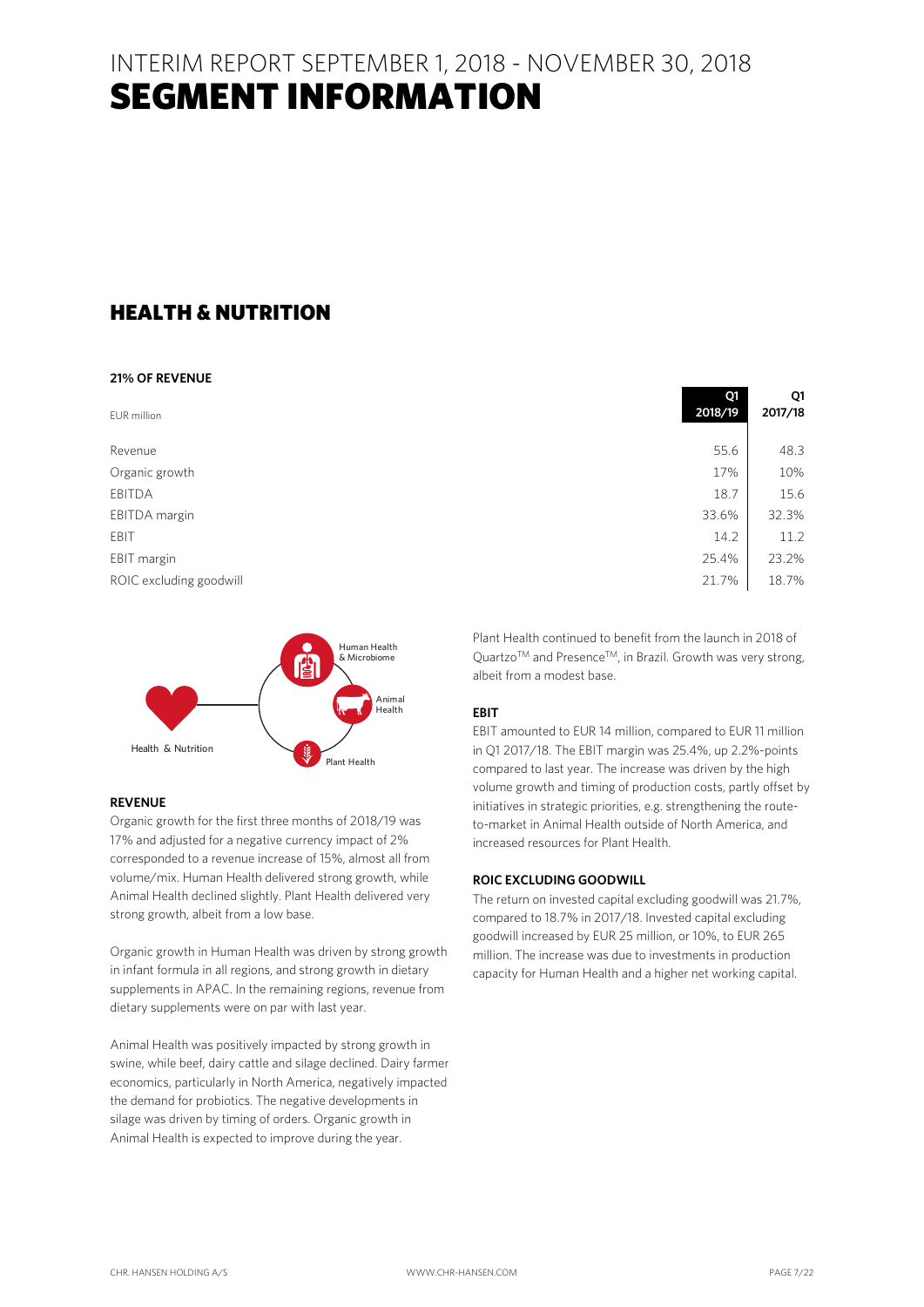### INTERIM REPORT SEPTEMBER 1, 2018 - NOVEMBER 30, 2018 SEGMENT INFORMATION

### NATURAL COLORS

### **19% OF REVENUE**

| EUR million             | Q1<br>2018/19 | Q1<br>2017/18 |
|-------------------------|---------------|---------------|
| Revenue                 | 52.8          | 51.1          |
| Organic growth          | 6%            | 4%            |
| EBITDA                  | 7.4           | 6.0           |
| EBITDA margin           | 14.0%         | 11.8%         |
| EBIT                    | 5.7           | 4.3           |
| EBIT margin             | 10.9%         | 8.4%          |
| ROIC excluding goodwill | 19.2%         | 15.0%         |



### **REVENUE**

Organic growth for the first three months of 2018/19 was 6% and adjusted for a negative currency impact of 3% corresponded to a revenue increase of 3%. Organic growth comprised approximately 5% from volume/mix effects and 1% from price increases in local currencies.

The organic volume growth was primarily driven by strong growth in coloring foodstuffs, and new launches in the FRUITMAX® range during the past 12 months have supported this trend. Raw material prices for carmine and annatto declined in Q1, impacting pricing of natural colors negatively.

Organic growth was strong in North America, EMEA and APAC delivered solid growth, while LATAM declined mainly driven by lower raw material prices and a challenging economic climate impacting demand for natural colors.

### **EBIT**

EBIT amounted to EUR 6 million, compared to EUR 4 million in Q1 2017/18. The EBIT margin was 10.9%, up 2.5%-points compared to last year. The increase was mainly caused by operating efficiencies and a modest comparable last year.

### **ROIC**

The return on invested capital was 19.2%, compared to 15.0% in 2017/18. Invested capital increased by EUR 4 million, or 3%, to EUR 129 million.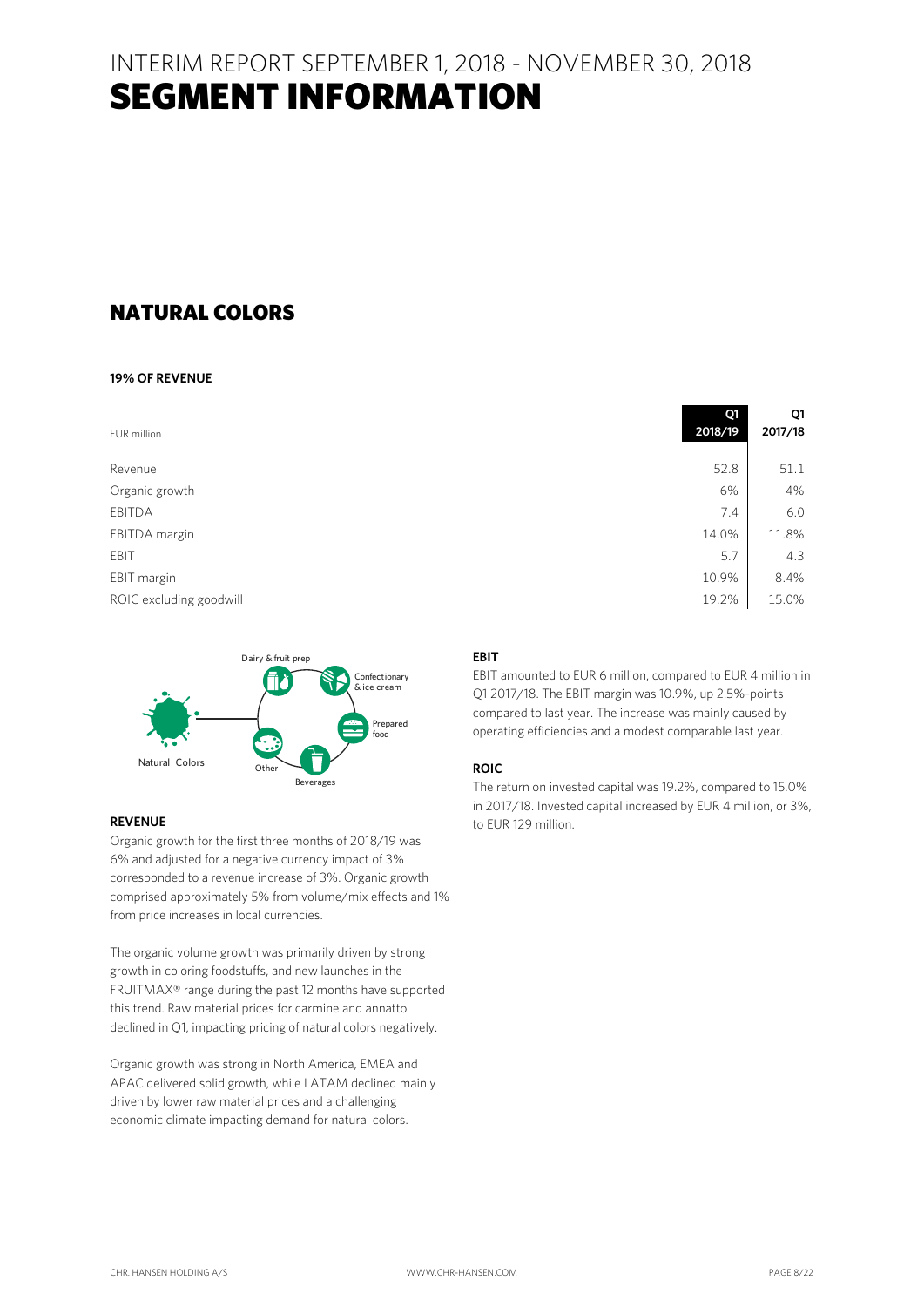### INTERIM REPORT SEPTEMBER 1, 2018 - NOVEMBER 30, 2018 **OUTLOOK FOR 2018/19**

### **ORGANIC REVENUE GROWTH**

For 2018/19, organic revenue growth is still expected to be 9- 11%, positively impacted by a high EUR price effect.

Food Cultures & Enzymes is expected to grow above the longterm ambition of 7-8% organic growth, with the additional growth driven by a high EUR price impact. Health & Nutrition is expected to grow organically at 10% or above, while Natural Colors is now expected to grow organically between 6-9% (previously 6-10%), due to the lower raw material prices.

### **EBIT MARGIN BEFORE SPECIAL ITEMS (B.S.I.)**

The EBIT margin b.s.i. is expected to be around 29.5%. Increased utilization of production capacity in Food Cultures & Enzymes will have a positive impact on the margin. The positive margin development is expected to be partly offset by increased investments into the lighthouse projects and other strategic priorities.

### **FREE CASH FLOW**

Free cash flow before acquisitions, divestments and special items is expected to be around the EUR 196 million realized in 2017/18. This expectation assumes lower growth in cash flow from operating activities than growth of EBIT before special items, due to a higher level of taxes to be paid in 2018/19, mainly related to the absence of acquisition-driven tax benefits realized in 2017/18. Cash flow used for operational investment activities will be at a relatively high level and is expected to be between EUR 110-130 million. This includes multiple investments across the group, and also assumes a successful sale-and-lease-back of the company's main site in Hørsholm in Q4 2018/19.

### **ASSUMPTIONS**

The outlook is based on constant currencies and stable raw material prices and assumes no acquisitions. The outlook is also based on the current political and economic environment, although there is a risk of increased political and economic uncertainty – e.g. the economic climate in the Middle East and Latin America, the risk of a 'hard' Brexit, and trade tensions between large economies. Any deterioration in these situations might impact the outlook.

### **SENSITIVITY**

Chr. Hansen is a global company serving more than 140 countries through subsidiaries in more than 30 countries.

The most significant currency exposure relates to USD, which accounts for 25-30% of revenue, while exposure to other currencies is more modest. A 5% decrease in the USD exchange rate impacts revenue measured in EUR negatively by around EUR 15-20 million.

Organic revenue growth is sensitive to exchange rate fluctuations in currencies for which Chr. Hansen applies a EUR-based pricing model, and to changes in raw material prices for Natural Colors as some contracts are adjusted for movements in raw material prices.

The EBIT margin is also sensitive to exchange rate fluctuations and to changes in raw material prices for Natural Colors. Production in the US and sourcing in USD only partly offset the impact on revenue from changes in the USD exchange rate. Therefore, the relative EBIT exposure is higher than the 25- 30% revenue exposure. A 5% decrease in the USD exchange rate would impact EBIT negatively by roughly half of the revenue impact.

The currency sensitivity for EBIT also applies to free cash flow.

The use of currency hedging of balance sheet exposures and future cash flows is described in note 4.3 to the Consolidated Financial Statements 2017/18.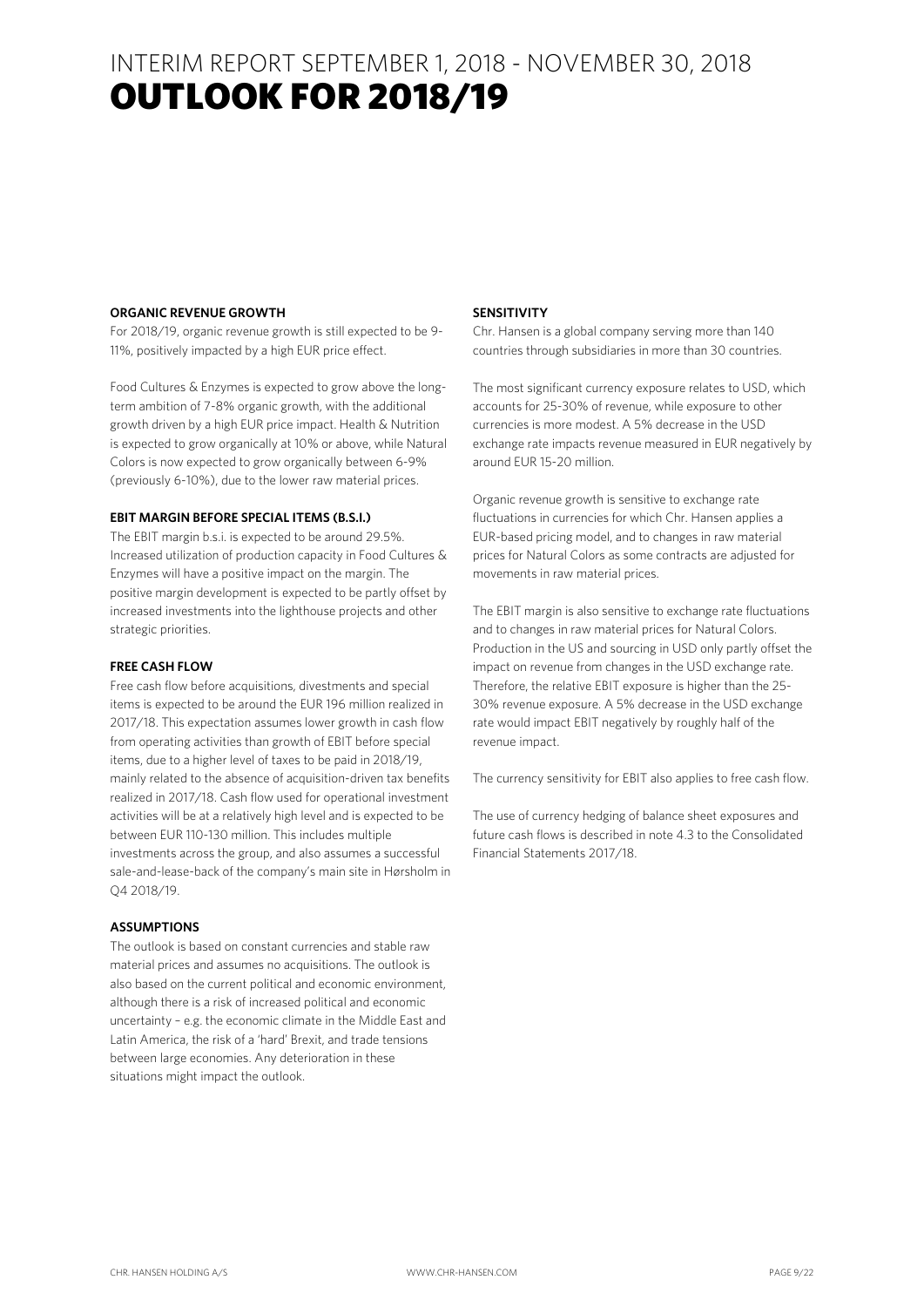## STATEMENT OF THE BOARD OF DIRECTORS AND EXECUTIVE BOARD

Today, the Board of Directors and Executive Board have considered and approved the interim report for Chr. Hansen Holding A/S for the period September 1, 2018 to November 30, 2018. The interim report has not been audited or reviewed by the Company's independent auditors.

The unaudited interim report has been prepared in accordance with International Financial Reporting Standards and IAS 34 as adopted by the EU, and additional Danish regulations.

In our opinion, the accounting policies used are appropriate and the overall presentation of the interim report is adequate. Furthermore, the interim report gives a true and fair view of the Group's assets, liabilities and financial position at November 30, 2018, and of the results of the Group's operations and cash flow for the period September 1, 2018 to November 30, 2018.

We further consider that the Management's Review in the preceding pages includes a true and fair account of the development and performance of the Group, the results for the period and the financial position, together with a description of the principal risks and uncertainties that the Group faces, in accordance with Danish disclosure requirements for listed companies. Besides what has been disclosed in this report, no changes in the Group's most significant risks and uncertainties have occurred relative to what was disclosed in the Annual Report of Chr. Hansen Holding A/S for 2017/18.

Hørsholm, January 17, 2019

#### Executive Board

| Mauricio Graber<br>President and CEO | Søren Westh Lonning<br><b>CFO</b>  | Christoffer Lorenzen<br><b>EVP</b> | Thomas Schäfer<br><b>CSO</b> |
|--------------------------------------|------------------------------------|------------------------------------|------------------------------|
| <b>Board of Directors</b>            |                                    |                                    |                              |
| Dominique Reiniche<br>Chairman       | Jesper Brandgaard<br>Vice Chairman | Luis Cantarell                     | Lisbeth Grubov               |
| Charlotte Hemmingsen                 | Heidi Kleinbach-Sauter             | Niels Peder Nielsen                | Per Poulsen                  |
| Kim Ib Sørensen                      | Kristian Villumsen                 | Mark Wilson                        |                              |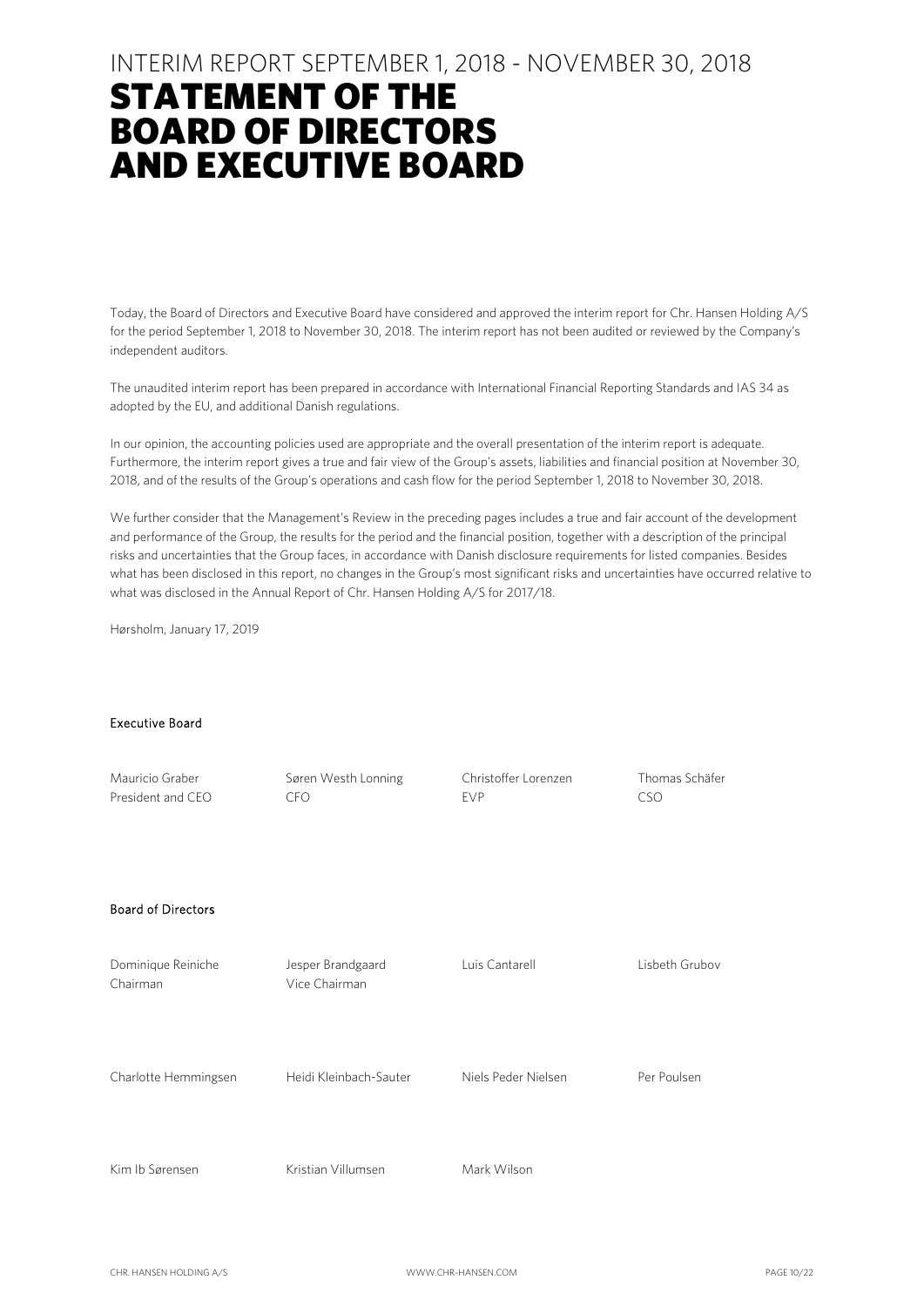### ADDITIONAL INFORMATION

### **CONFERENCE CALL**

Chr. Hansen will host a conference call on January 17, 2019 at 10:00 am CET. The conference call can be accessed via the Company's website, www.chr-hansen.com.

For further information, please contact:

Martin Riise, Head of IR +45 53 39 22 50

Annika Stern, IR Officer +45 23 99 23 82

### **FINANCIAL CALENDAR**

April 3, 2019 Interim Report Q2 2018/19 July 3, 2019 Interim Report Q3 2018/19 October 10, 2019 Annual Report 2018/19 November 27, 2019 Annual General Meeting 2019

### Company information

Chr. Hansen Holding A/S Bøge Allé 10-12 2970 Hørsholm Denmark Tel. +45 45 74 74 74 www.chr-hansen.com

Company reg. no.: 28318677

### **FORWARD-LOOKING STATEMENTS**

This report contains forward-looking statements. Such statements are subject to risks and uncertainties, as various factors, many of which are beyond the control of Chr. Hansen Holding A/S, may cause actual developments and results to differ materially from the expectations expressed in this report.

### **ABOUT CHR. HANSEN**

Chr. Hansen is a leading global bioscience company that develops natural ingredient solutions for the food, nutritional, pharmaceutical and agricultural industries. We develop and produce cultures, enzymes, probiotics and natural colors for a rich variety of foods, confectionery, beverages, dietary supplements and even animal feed and plant protection. Our product innovation is based on more than 30,000 microbial strains – we like to refer to them as "good bacteria." Our solutions enable food manufacturers to produce more with less – while also reducing the use of chemicals and other synthetic additives – which makes our products highly relevant in today's world. We have been delivering value to our partners – and, ultimately, end consumers worldwide – for more than 140 years. We are proud that more than 1 billion people consume products containing our natural ingredients every day.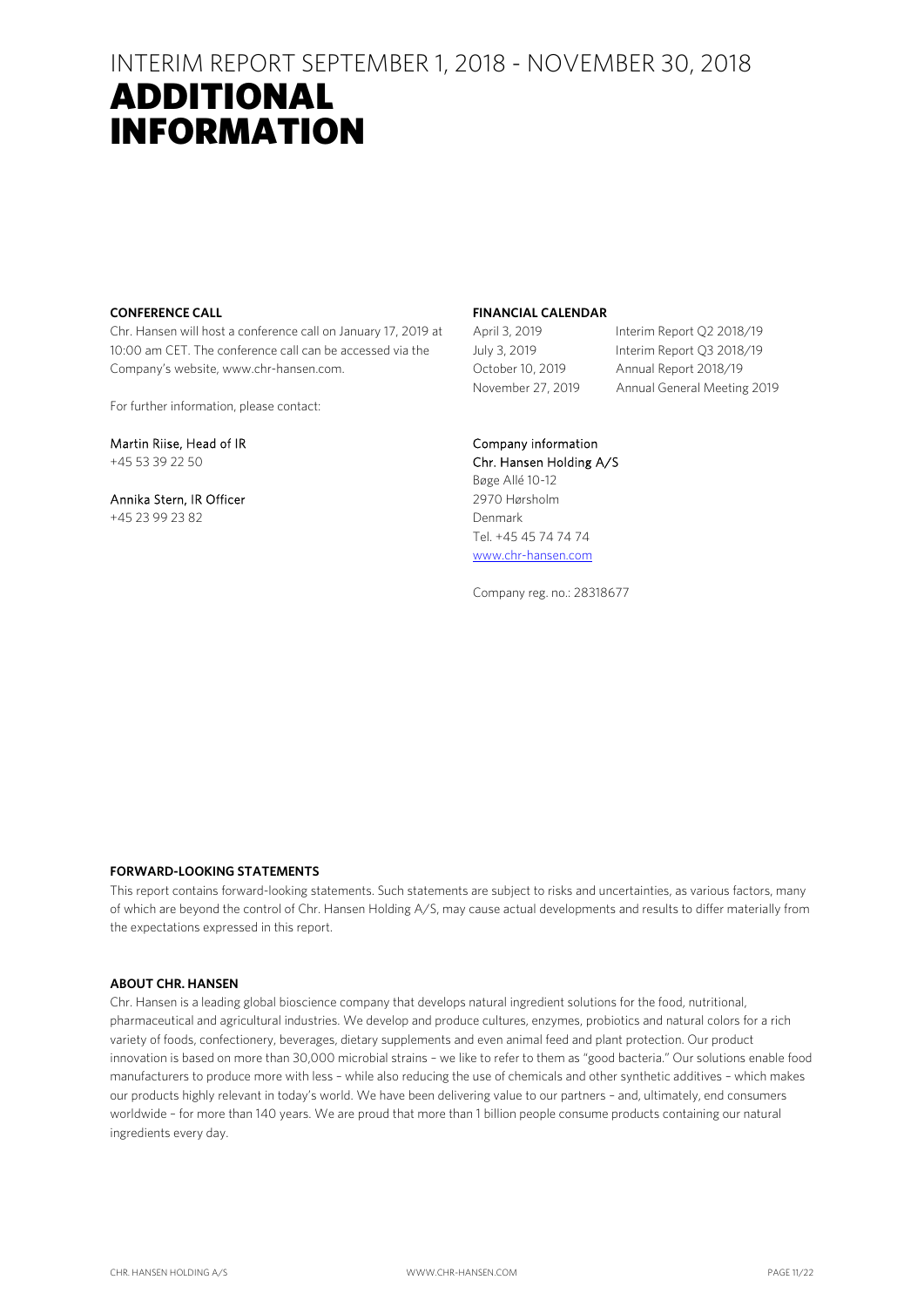## INCOME STATEMENT

| EUR million                             | Q1<br>2018/19 | Q1<br>2017/18 |
|-----------------------------------------|---------------|---------------|
|                                         |               |               |
| <b>REVENUE</b>                          | 269.4         | 254.5         |
| Cost of sales                           | (121.5)       | (120.8)       |
| Gross profit                            | 147.9         | 133.7         |
| Research and development expenses       | (19.3)        | (19.0)        |
| Sales and marketing expenses            | (38.9)        | (32.4)        |
| Administrative expenses                 | (19.4)        | (18.0)        |
| Other operating income                  | 0.6           | 0.5           |
| Other operating expenses                | (0.1)         | (0.1)         |
| Operating profit before special items   | 70.8          | 64.7          |
| Special items                           | (0.5)         |               |
| <b>Operating profit (EBIT)</b>          | 70.3          | 64.7          |
| Net financial expenses                  | (3.9)         | (4.3)         |
| <b>Profit before tax</b>                | 66.4          | 60.4          |
| Income taxes                            | (15.3)        | (13.9)        |
| Profit for the period                   | 51.1          | 46.5          |
| Attributable to:                        |               |               |
| Shareholders of Chr. Hansen Holding A/S | 51.1          | 46.5          |
| Earnings per share (EUR)                | 0.39          | 0.35          |
| Earnings per share, diluted (EUR)       | 0.39          | 0.35          |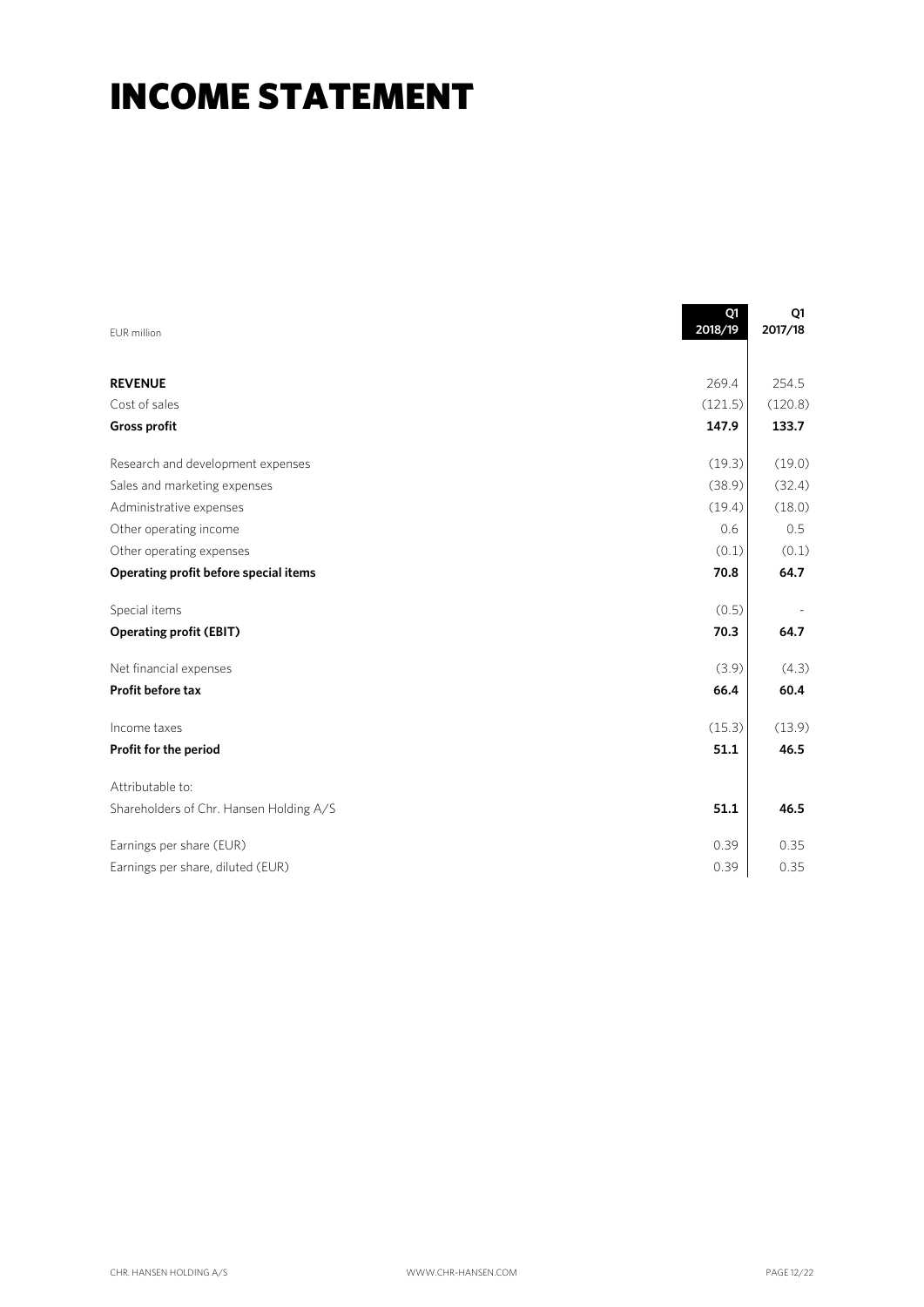## STATEMENT OF COMPREHENSIVE INCOME

| EUR million                                                                                               | Q1<br>2018/19 | Q1<br>2017/18 |
|-----------------------------------------------------------------------------------------------------------|---------------|---------------|
| Profit for the period                                                                                     | 51.1          | 46.5          |
| Items that will not be reclassified subsequently to the income statement:                                 |               |               |
| Remeasurements of defined benefits plans                                                                  |               |               |
| Items that will be reclassified subsequently to the income statement when specific conditions are<br>met: |               |               |
| Currency translation of foreign Group companies                                                           | 6.0           | (1.8)         |
| Cash flow hedge                                                                                           | (0.5)         | 0.5           |
| Tax related to cash flow hedge                                                                            | 0.1           | 0.1           |
| Other comprehensive income for the period                                                                 | 5.6           | (1.2)         |
| Total comprehensive income for the period                                                                 | 56.7          | 45.3          |
| Attributable to:<br>Shareholders of Chr. Hansen Holding A/S                                               | 56.7          | 45.3          |
|                                                                                                           |               |               |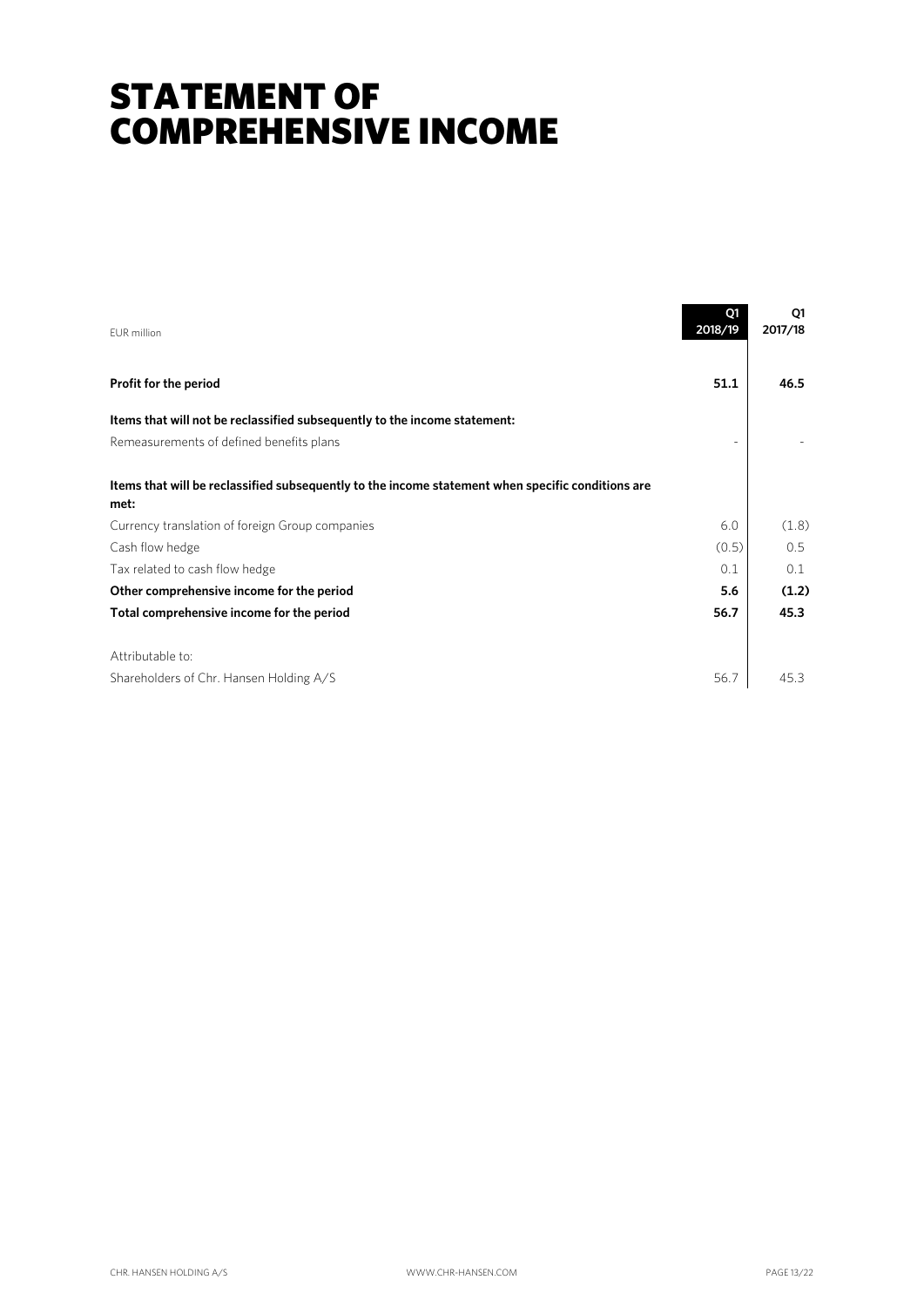## BALANCE SHEET

| <b>EUR</b> million                        | Nov 30, 2018 | Nov 30, 2017 | Aug 31, 2018 |
|-------------------------------------------|--------------|--------------|--------------|
| <b>ASSETS</b>                             |              |              |              |
| Non-current assets                        |              |              |              |
| Intangible assets                         |              |              |              |
| Goodwill                                  | 770.6        | 765.8        | 761.7        |
| Other intangible assets                   | 182.1        | 187.2        | 173.8        |
| Intangible assets in progress             | 43.3         | 37.1         | 45.4         |
| <b>Total intangible assets</b>            | 996.0        | 990.1        | 980.9        |
| Property, plant and equipment             |              |              |              |
| Land and buildings                        | 145.7        | 140.5        | 145.3        |
| Plant and machinery                       | 188.0        | 149.1        | 188.1        |
| Other fixtures and equipment              | 24.8         | 24.1         | 25.0         |
| Property, plant and equipment in progress | 120.7        | 108.5        | 103.1        |
| Total property, plant and equipment       | 479.2        | 422.2        | 461.5        |
| Other non-current assets                  |              |              |              |
| Deferred tax                              | 7.2          | 8.0          | 7.4          |
| Total other non-current assets            | 7.2          | 8.0          | 7.4          |
| <b>Total non-current assets</b>           | 1,482.4      | 1,420.3      | 1,449.8      |
| <b>Current assets</b>                     |              |              |              |
| <b>Inventories</b>                        |              |              |              |
| Raw materials and consumables             | 33.7         | 25.8         | 25.9         |
| Work in progress                          | 56.0         | 49.6         | 53.4         |
| Finished goods and goods for resale       | 69.8         | 72.3         | 67.6         |
| <b>Total inventories</b>                  | 159.5        | 147.7        | 146.9        |
| <b>Receivables</b>                        |              |              |              |
| Trade receivables                         | 152.2        | 143.4        | 160.8        |
| Tax receivables                           | 3.1          | 5.0          | 3.0          |
| Other receivables                         | 20.3         | 17.6         | 21.4         |
| Prepayments                               | $11.3\,$     | 9.9          | $10.1$       |
| <b>Total receivables</b>                  | 186.9        | 175.9        | 195.3        |
| Cash and cash equivalents                 | 48.9         | 52.8         | 69.1         |
| <b>Total current assets</b>               | 395.3        | 376.4        | 411.3        |
| <b>Total assets</b>                       | 1,877.7      | 1,796.7      | 1,861.1      |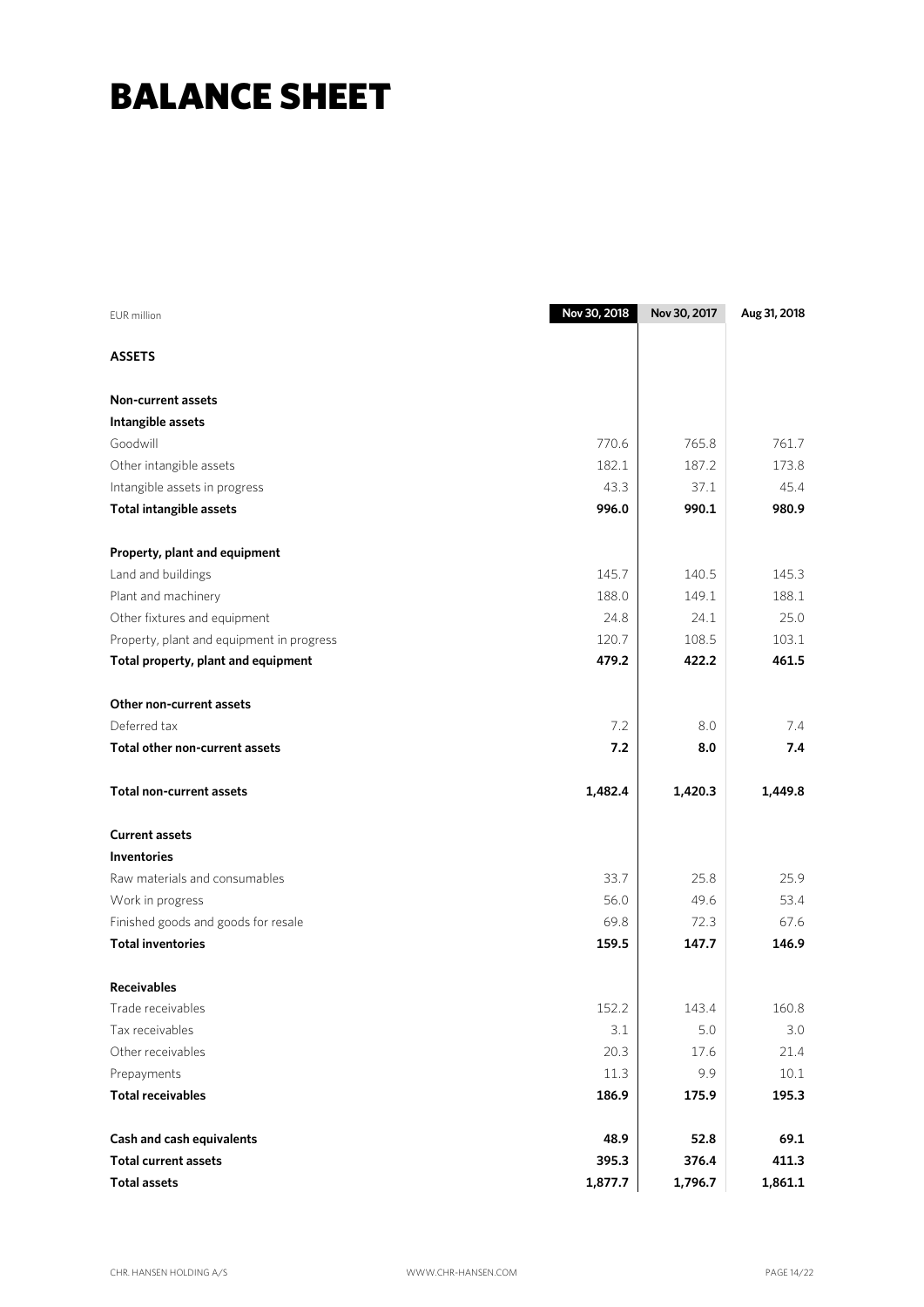## BALANCE SHEET

| <b>EUR</b> million                   | Nov 30, 2018 | Nov 30, 2017 | Aug 31, 2018 |
|--------------------------------------|--------------|--------------|--------------|
| <b>EQUITY AND LIABILITIES</b>        |              |              |              |
| <b>Equity</b>                        |              |              |              |
| Share capital                        | 176.4        | 177.2        | 176.8        |
| Reserves                             | 536.7        | 525.7        | 594.8        |
| <b>Total equity</b>                  | 713.1        | 702.9        | 771.6        |
| <b>Liabilities</b>                   |              |              |              |
| <b>Non-current liabilities</b>       |              |              |              |
| Employee benefit obligations         | 7.2          | 6.8          | 7.1          |
| Deferred tax                         | 82.8         | 72.6         | 81.6         |
| Provisions                           | 3.5          | 3.1          | 3.6          |
| Borrowings                           | 639.2        | 650.2        | 632.4        |
| Tax payables                         | 15.6         | 15.6         | 21.3         |
| <b>Total non-current liabilities</b> | 748.3        | 748.3        | 746.0        |
| <b>Current liabilities</b>           |              |              |              |
| Provisions                           |              | 0.1          | 0.1          |
| Borrowings                           | 123.8        | 49.1         | 95.4         |
| Prepayments from customers           | 0.4          | 0.4          | 0.2          |
| Trade payables                       | 80.6         | 79.5         | 118.6        |
| Tax payables                         | 16.5         | 20.7         | 44.4         |
| Declared dividend                    | 114.2        | 112.0        |              |
| Other payables                       | 80.8         | 83.7         | 84.8         |
| <b>Total current liabilities</b>     | 416.3        | 345.5        | 343.5        |
| <b>Total liabilities</b>             | 1,164.6      | 1,093.8      | 1,089.5      |
| <b>Total equity and liabilities</b>  | 1,877.7      | 1,796.7      | 1,861.1      |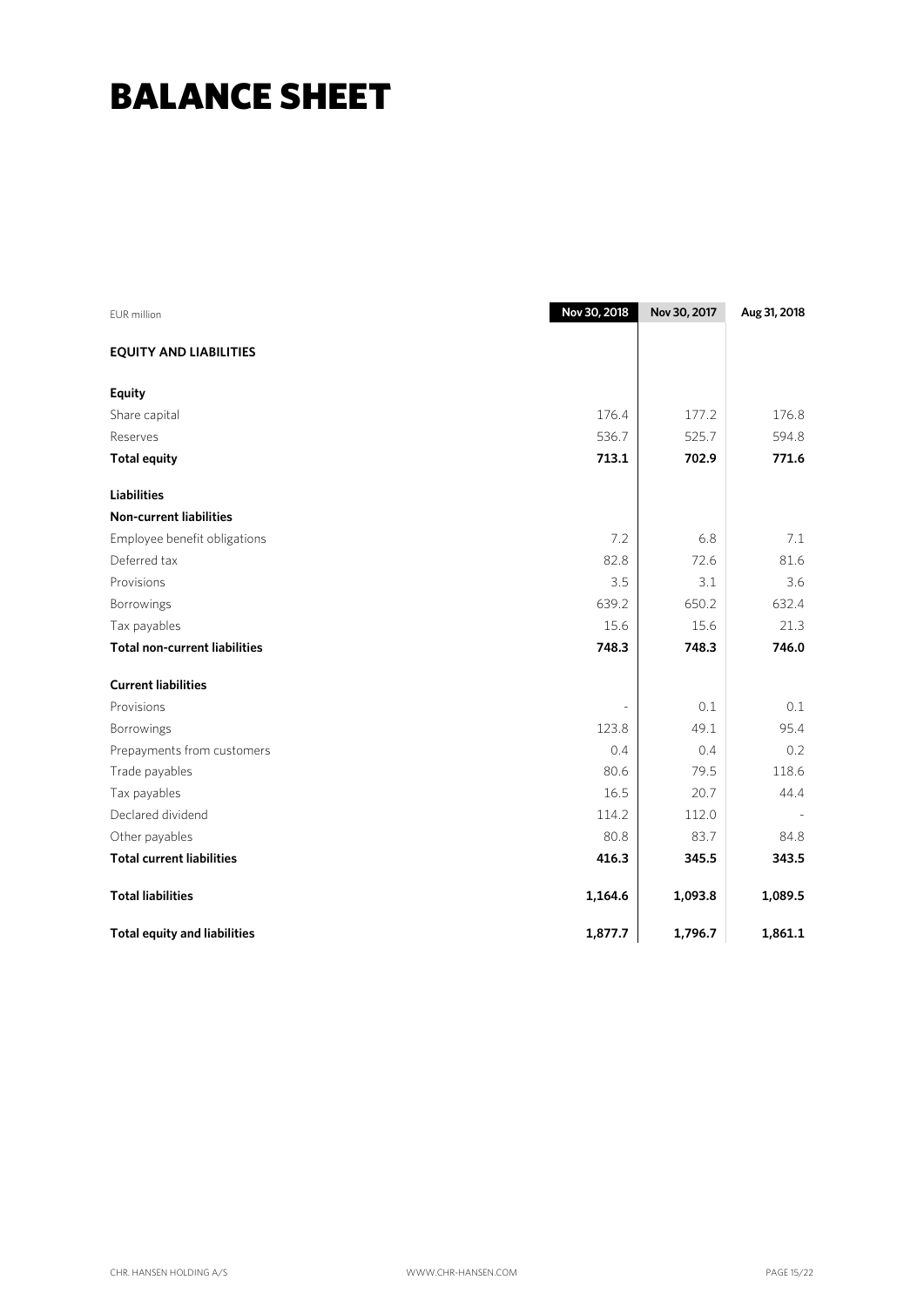## STATEMENT OF CHANGES IN EQUITY

|                                                                                   |                          |                          |                            |                      | 2018/19      |
|-----------------------------------------------------------------------------------|--------------------------|--------------------------|----------------------------|----------------------|--------------|
| EUR million                                                                       | Share capital            | Currency<br>translation  | <b>Cash flow</b><br>hedges | Retained<br>earnings | <b>Total</b> |
| Equity at September 1, 2018                                                       | 176.8                    | (51.0)                   | (0.7)                      | 646.5                | 771.6        |
| Total comprehensive income for the year, cf.<br>statement of comprehensive income | (0.4)                    | 6.4                      | (0.4)                      | 51.1                 | 56.7         |
| <b>Transactions with owners:</b>                                                  |                          |                          |                            |                      |              |
| Purchase of treasury shares                                                       | $\overline{\phantom{a}}$ | $\overline{\phantom{0}}$ |                            | (2.2)                | (2.2)        |
| Share-based payment                                                               |                          |                          |                            | 1.2                  | 1.2          |
| Dividend                                                                          |                          |                          |                            | (114.2)              | (114.2)      |
| Equity at November 30, 2018                                                       | 176.4                    | (44.6)                   | (1.1)                      | 582.4                | 713.1        |

|                                                                                   |               |                         |                            |                             | 2017/18 |
|-----------------------------------------------------------------------------------|---------------|-------------------------|----------------------------|-----------------------------|---------|
| EUR million                                                                       | Share capital | Currency<br>translation | <b>Cash flow</b><br>hedges | <b>Retained</b><br>earnings | Total   |
| Equity at September 1, 2017                                                       | 177.3         | (38.2)                  | (1.9)                      | 631.3                       | 768.5   |
| Total comprehensive income for the year, cf.<br>statement of comprehensive income | (0.1)         | (1.7)                   | 0.6                        | 46.5                        | 45.3    |
| <b>Transactions with owners:</b>                                                  |               |                         |                            |                             |         |
| Exercised share options                                                           |               |                         |                            | 0.5                         | 0.5     |
| Share-based payment                                                               |               |                         |                            | 0.6                         | 0.6     |
| Dividend                                                                          |               |                         |                            | (112.0)                     | (112.0) |
| Equity at November 30, 2017                                                       | 177.2         | (39.9)                  | (1.3)                      | 566.9                       | 702.9   |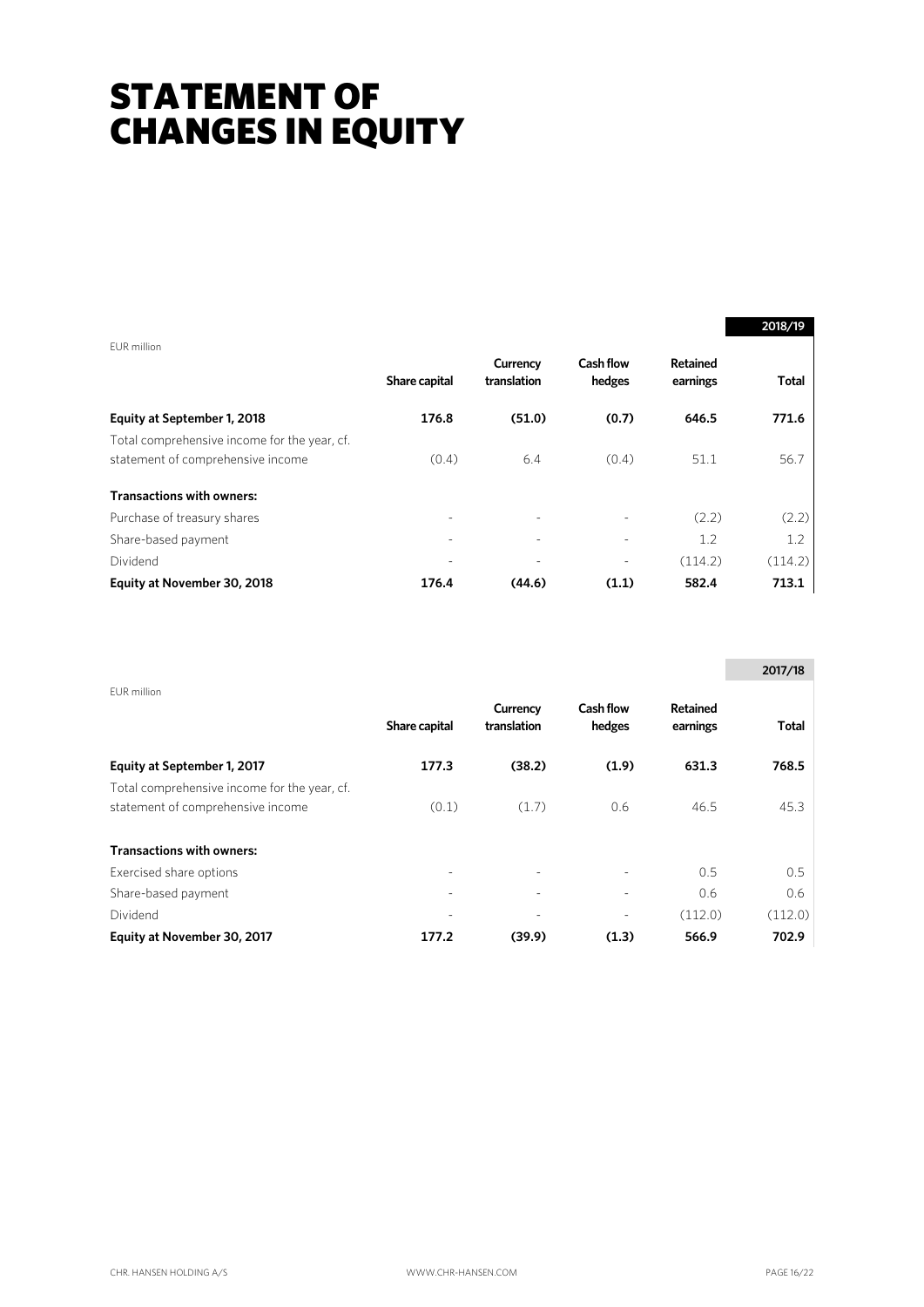## CASH FLOW STATEMENT

|                                                                          | Q1<br>2018/19 | Q1<br>2017/18 |
|--------------------------------------------------------------------------|---------------|---------------|
| <b>EUR</b> million                                                       |               |               |
| <b>Operating profit</b>                                                  | 70.3          | 64.7          |
| Non-cash adjustments                                                     | 15.8          | 16.1          |
| Change in working capital                                                | (39.7)        | (41.7)        |
| Interest payments made                                                   | (2.2)         | (2.2)         |
| Taxes paid                                                               | (47.3)        | (32.7)        |
| Cash flow from operating activities                                      | (3.1)         | 4.2           |
| Investments in intangible assets                                         | (4.4)         | (3.3)         |
| Investments in property, plant and equipment                             | (25.5)        | (19.9)        |
| Sale of property, plant and equipment                                    |               |               |
| Cash flow used for operational investing activities                      | (29.9)        | (23.2)        |
| Free operating cash flow                                                 | (33.0)        | (19.0)        |
| Acquisition of entities, net of cash acquired                            | (9.3)         |               |
| Cash flow used for investing activities                                  | (39.2)        | (23.2)        |
| Free cash flow                                                           | (42.3)        | (19.0)        |
| Borrowings                                                               | 28.8          | 13.8          |
| Repayment of long-term loans                                             | (6.7)         | (15.0)        |
| Exercise of options                                                      |               | 0.5           |
| Purchase of treasury shares, net                                         | (2.1)         |               |
| Dividends paid                                                           |               |               |
| Cash flow used in financing activities                                   | 20.0          | (0.7)         |
| Net cash flow for the period                                             | (22.3)        | (19.7)        |
| Cash and cash equivalents, beginning of period                           | 69.1          | 73.0          |
| Unrealized exchange gains/(losses) included in cash and cash equivalents | 2.1           | (0.5)         |
| Net cash flow for the year                                               | (22.3)        | (19.7)        |
| Cash and cash equivalents, end of period                                 | 48.9          | 52.8          |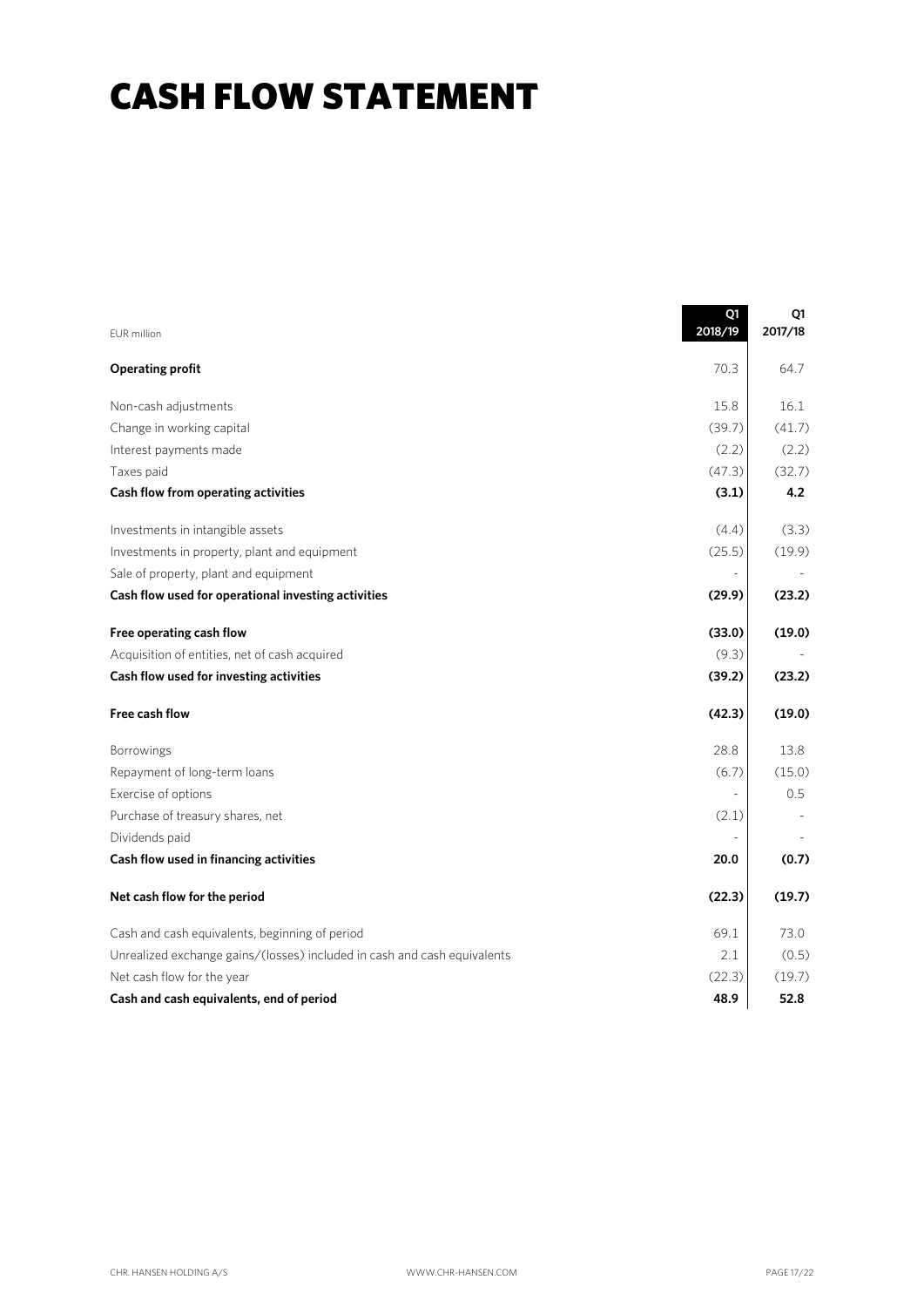## ACCOUNTING POLICIES

This unaudited interim report has been prepared in accordance with IAS 34 and additional Danish regulations for the presentation of quarterly interim reports by listed companies. The interim report has been prepared in accordance with the accounting policies set out in the Annual Report for 2017/18, except for all new, amended or revised accounting standards and interpretations (IFRSs) adopted by the European Union effective for financial years beginning on or after January 1, 2018.

Most relevant to the Group are: IFRS 9 Financial instruments and IFRS 15 Revenue from contracts with customers.

#### **Impact of IFRS 9 Financial instruments**

IFRS 9 changes the classification and measurement of financial assets and liabilities, impairment methodology and general hedge accounting. The standard was implemented effective from September 1, 2018.

The implementation of IFRS 9 has neither changed the existing policies nor had an impact on the Consolidated Financial Statement. However, the basis for calculating the allowance for bad debt has changed from being based on incurred losses to being based on expected losses. This change has not had a significant impact on the allowances for bad debt and consequently no significant impact on the Consolidated Financial Statement.

#### **Impact of IFRS 15 Revenue from contracts with customers**

IFRS 15 establishes a single comprehensive framework for revenue recognition from contracts with customers to reflect the transfer of control of goods to customers at a value that the entity expects to be entitled to. The standard has been implemented as at September 1, 2018 by using the modified retrospective approach.

The changes to the applied accounting policy are not significant. The accounting policies applied by the Group prior to IFRS 15 for revenue recognition have essentially been in accordance with the principles of IFRS 15. The principal change to the Group's accounting policies comprise:

Sales are recognized when control of the products has transferred.

The implementation of IFRS 15 has had no impact on the income statement and no significant impact on the Statement of Financial Position.

IASB has issued IFRS 16 Leases which will be effective for financial years beginning on or after January 1, 2019. The initial assessment is that there will be an increase in total assets of approximately 1-2% which would consequently impact the related key ratios in the Consolidated Financial Statement such as EBITDA and ROIC.

### **SIGNIFICANT ACCOUNTING ESTIMATES AND ASSUMPTIONS**

In preparing this interim report Management has made various accounting estimates and assumptions that may significantly influence the amounts recognized in the Consolidated Financial Statement and related information at the reporting date. The accounting estimates and assumptions which Management considers to be material for the preparation and understanding of the interim report are stated in Note 1.2 in the Annual Report 2017/18 and relate to, e.g., income taxes, goodwill, other intangible assets, inventories as well as acquisition of entities.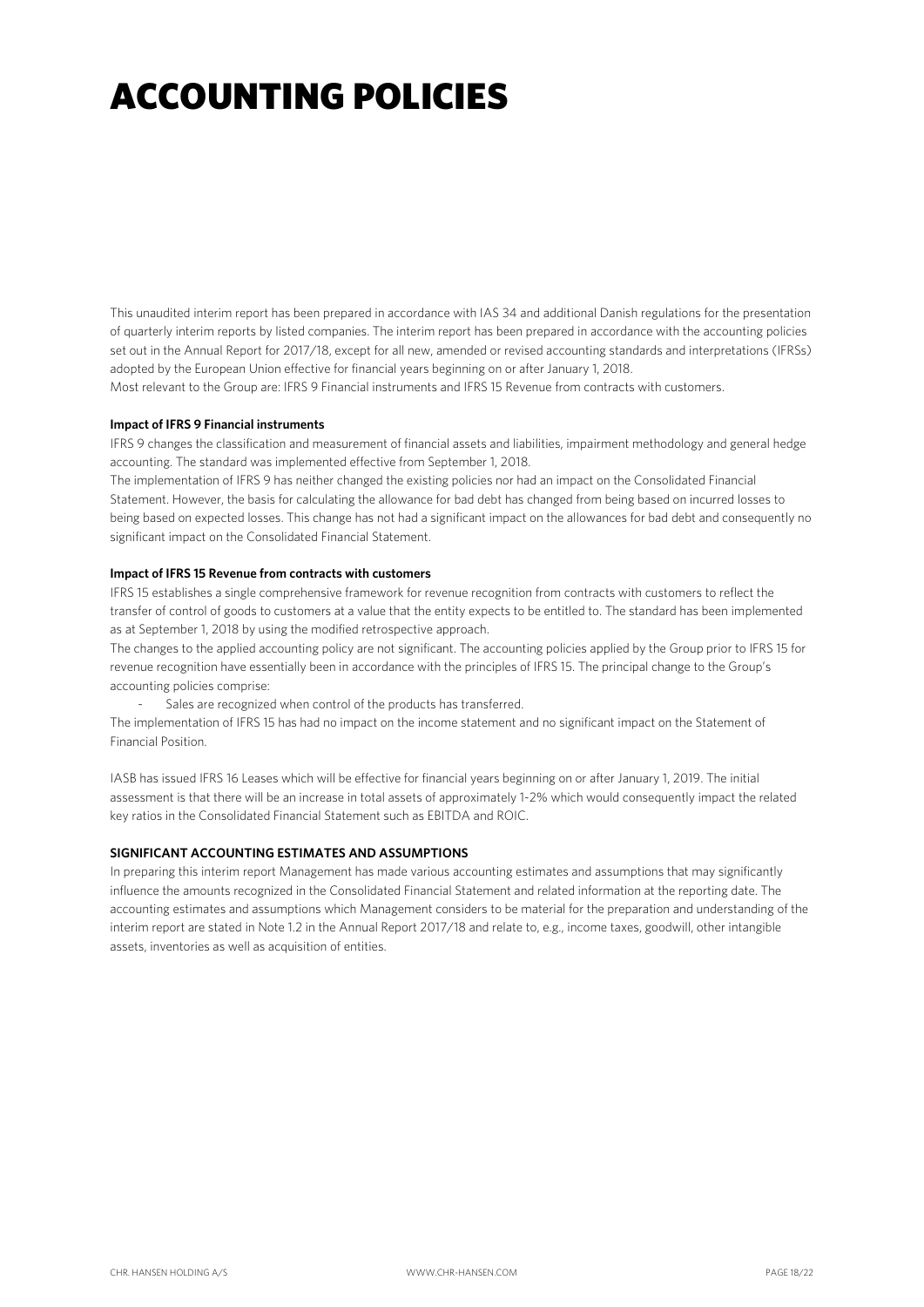## **SEGMENT INFORMATION**

|                                                  |                              |                              |                                 | 01      |
|--------------------------------------------------|------------------------------|------------------------------|---------------------------------|---------|
| FUR million                                      | Food                         |                              |                                 | 2018/19 |
|                                                  | Cultures &<br><b>Enzymes</b> | Health &<br><b>Nutrition</b> | <b>Natural</b><br><b>Colors</b> | Group   |
| <b>INCOME STATEMENT</b>                          |                              |                              |                                 |         |
| Revenue                                          | 161.0                        | 55.6                         | 52.8                            | 269.4   |
| EUR growth                                       | 4%                           | 15%                          | 3%                              | 6%      |
| Organic growth                                   | 10%                          | 17%                          | 6%                              | 10%     |
| EBITDA before special items                      | 60.3                         | 18.7                         | 7.4                             | 86.4    |
| EBITDA margin before special items               | 37.5%                        | 33.6%                        | 14.0%                           | 32.1%   |
| Depreciation, amortization and impairment losses | (9.4)                        | (4.5)                        | (1.7)                           | (15.6)  |
| EBIT before special items                        | 50.9                         | 14.2                         | 5.7                             | 70.8    |
| EBIT margin before special items                 | 31.7%                        | 25.4%                        | 10.9%                           | 26.3%   |
|                                                  |                              |                              |                                 |         |
| Special items and net financial expenses         |                              |                              |                                 | (4.4)   |
| Profit before tax                                |                              |                              |                                 | 66.4    |

| EUR million                                      |                                      |                              |                                 | Q1<br>2017/18 |
|--------------------------------------------------|--------------------------------------|------------------------------|---------------------------------|---------------|
|                                                  | Food<br>Cultures &<br><b>Enzymes</b> | Health &<br><b>Nutrition</b> | <b>Natural</b><br><b>Colors</b> | Group         |
| <b>INCOME STATEMENT</b>                          |                                      |                              |                                 |               |
| Revenue                                          | 155.1                                | 48.3                         | 51.1                            | 254.5         |
| EUR growth                                       | 7%                                   | 5%                           | $(1)\%$                         | 5%            |
| Organic growth                                   | 12%                                  | 10%                          | 4%                              | 10%           |
| EBITDA before special items                      | 58.4                                 | 15.6                         | 6.0                             | 80.0          |
| EBITDA margin before special items               | 37.7%                                | 32.3%                        | 11.8%                           | 31.4%         |
| Depreciation, amortization and impairment losses | (9.2)                                | (4.4)                        | (1.7)                           | (15.3)        |
| EBIT before special items                        | 49.2                                 | 11.2                         | 4.3                             | 64.7          |
| EBIT margin before special items                 | 31.7%                                | 23.2%                        | 8.4%                            | 25.4%         |
| Special items and net financial expenses         |                                      |                              |                                 | (4.3)         |
| <b>Profit before tax</b>                         |                                      |                              |                                 | 60.4          |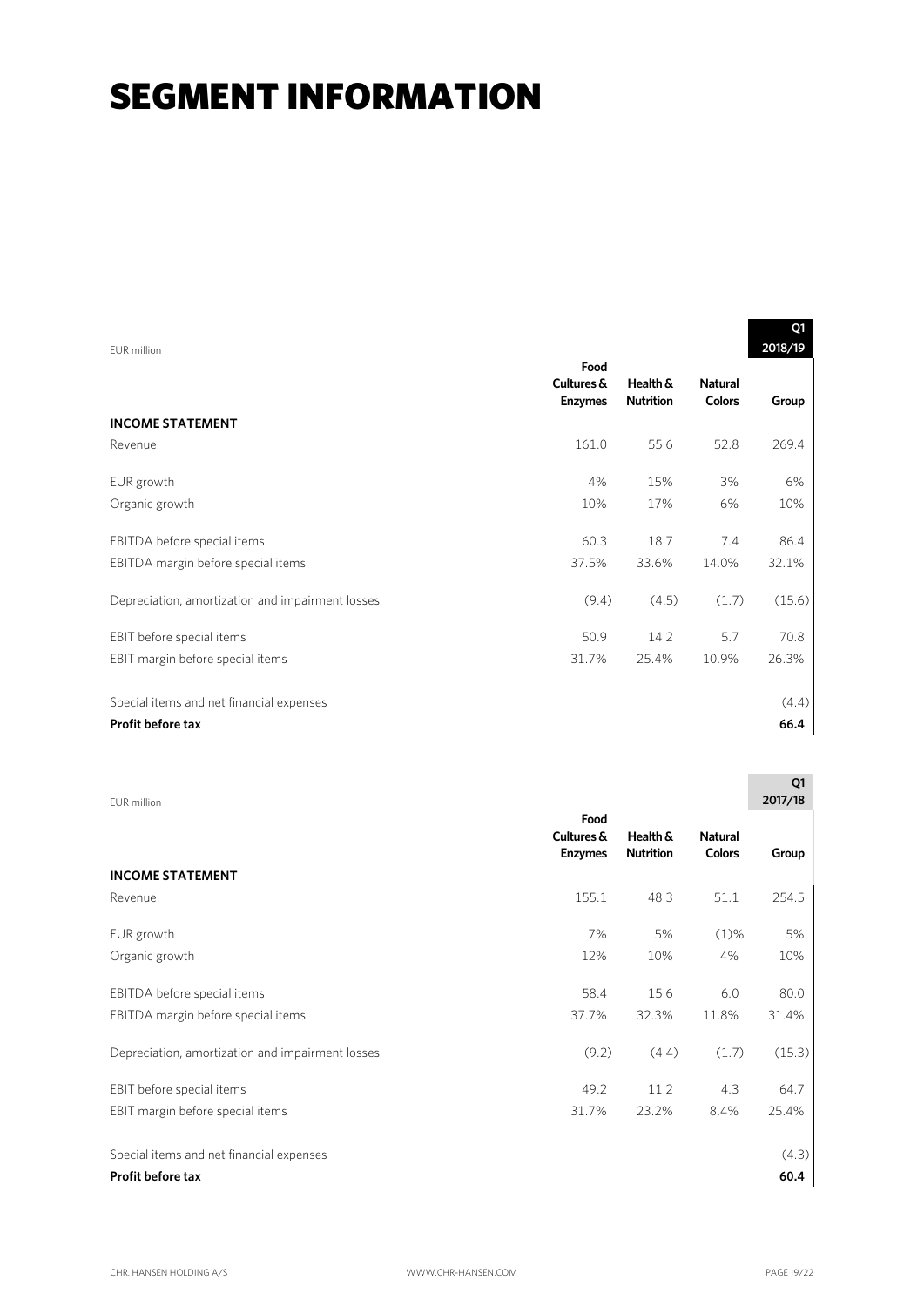## SEGMENT INFORMATION

(CONTINUED)

| EUR million                                             |                |                  |                          | Nov 30,<br>2018 |
|---------------------------------------------------------|----------------|------------------|--------------------------|-----------------|
|                                                         | Food           |                  |                          |                 |
|                                                         | Cultures &     | Health &         | <b>Natural</b>           |                 |
| <b>ASSETS</b>                                           | <b>Enzymes</b> | <b>Nutrition</b> | <b>Colors</b>            | Group           |
| Goodwill                                                | 533.5          | 237.1            | $\overline{\phantom{a}}$ | 770.6           |
| Other intangible assets                                 | 104.0          | 103.9            | 17.5                     | 225.4           |
| Intangible assets                                       | 637.5          | 341.0            | 17.5                     | 996.0           |
| Property, plant and equipment                           | 314.9          | 117.4            | 46.9                     | 479.2           |
| Total non-current assets excluding deferred tax         | 952.4          | 458.4            | 64.4                     | 1,475.2         |
| Inventories                                             | 76.0           | 29.2             | 54.3                     | 159.5           |
| Trade receivables                                       | 87.0           | 29.2             | 36.0                     | 152.2           |
| Trade payables                                          | (39.6)         | (15.1)           | (25.9)                   | (80.6)          |
| Net working capital                                     | 123.4          | 43.3             | 64.4                     | 231.1           |
| Assets not allocated                                    |                |                  |                          | 90.8            |
| Group assets                                            |                |                  |                          | 1,877.7         |
| Invested capital excluding goodwill                     | 542.3          | 264.6            | 128.8                    | 935.7           |
| <b>ROIC excluding goodwill</b>                          | 39.0%          | 21.7%            | 19.2%                    | 31.4%           |
| Investment in non-current assets excluding deferred tax | 19.0           | 7.4              | 3.5                      | 29.9            |
|                                                         |                |                  |                          | Nov 30,<br>2017 |
|                                                         | Food           |                  |                          |                 |
|                                                         | Cultures &     | Health &         | <b>Natural</b>           |                 |
| <b>ASSETS</b>                                           | <b>Enzymes</b> | <b>Nutrition</b> | <b>Colors</b>            | Group           |
| Goodwill                                                | 533.4          | 232.4            | $\overline{\phantom{a}}$ | 765.8           |
| Other intangible assets                                 | 101.5          | 106.6            | 16.2                     | 224.3           |
| Intangible assets                                       | 634.9          | 339.0            | 16.2                     | 990.1           |
| Property, plant and equipment                           | 280.2          | 95.3             | 46.7                     | 422.2           |
| Total non-current assets excluding deferred tax         | 915.1          | 434.3            | 62.9                     | 1,412.3         |
| Inventories                                             | 68.8           | 25.3             | 53.6                     | 147.7           |
| Trade receivables                                       | 82.1           | 27.2             | 34.1                     | 143.4           |
| Trade payables                                          | (39.1)         | (14.9)           | (25.5)                   | (79.5)          |
| Net working capital                                     | 111.8          | 37.6             | 62.2                     | 211.6           |
| Assets not allocated                                    |                |                  |                          | 93.3            |
| Group assets                                            |                |                  |                          | 1,796.7         |
| Invested capital excluding goodwill                     | 493.5          | 239.5            | 125.1                    | 858.1           |
| <b>ROIC excluding goodwill</b>                          | 40.8%          | 18.7%            | 15.0%                    | 30.9%           |
|                                                         |                |                  |                          |                 |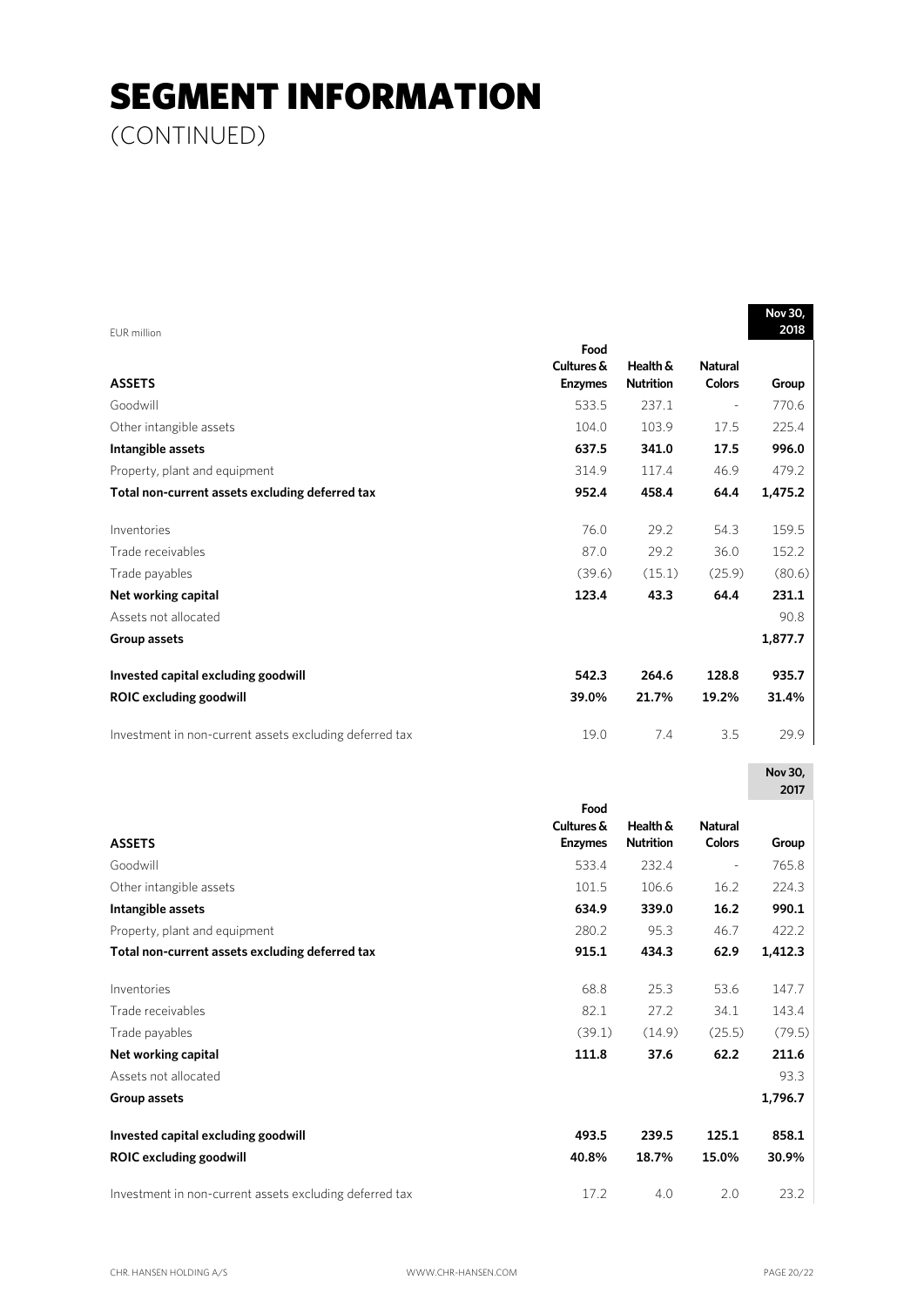# SEGMENT INFORMATION

(CONTINUED)

| EUR million                               |             |                         |             |              | Q1<br>2018/19 |
|-------------------------------------------|-------------|-------------------------|-------------|--------------|---------------|
| <b>GEOGRAPHIC ALLOCATION</b>              | <b>EMEA</b> | <b>North</b><br>America | <b>APAC</b> | <b>LATAM</b> | Group         |
| Revenue                                   | 116.7       | 69.1                    | 47.7        | 35.9         | 269.4         |
| EUR growth                                | 5%          | 6%                      | 8%          | 5%           | 6%            |
| Organic growth                            | 8%          | 4%                      | 9%          | 31%          | 10%           |
| Non-current assets excluding deferred tax | 1,260.3     | 170.8                   | 13.3        | 30.8         | 1,475.2       |

| EUR million                               |             |                         |             |              | Q1<br>2017/18 |
|-------------------------------------------|-------------|-------------------------|-------------|--------------|---------------|
|                                           | <b>EMEA</b> | <b>North</b><br>America | <b>APAC</b> | <b>LATAM</b> | Group         |
| Revenue                                   | 110.9       | 65.1                    | 44.2        | 34.3         | 254.5         |
| EUR growth                                | 5%          | $(1)\%$                 | 15%         | 7%           | 5%            |
| Organic growth                            | 6%          | 7%                      | 20%         | 15%          | 10%           |
| Non-current assets excluding deferred tax | 1,209.2     | 157.4                   | 13.6        | 32.1         | 1,412.3       |